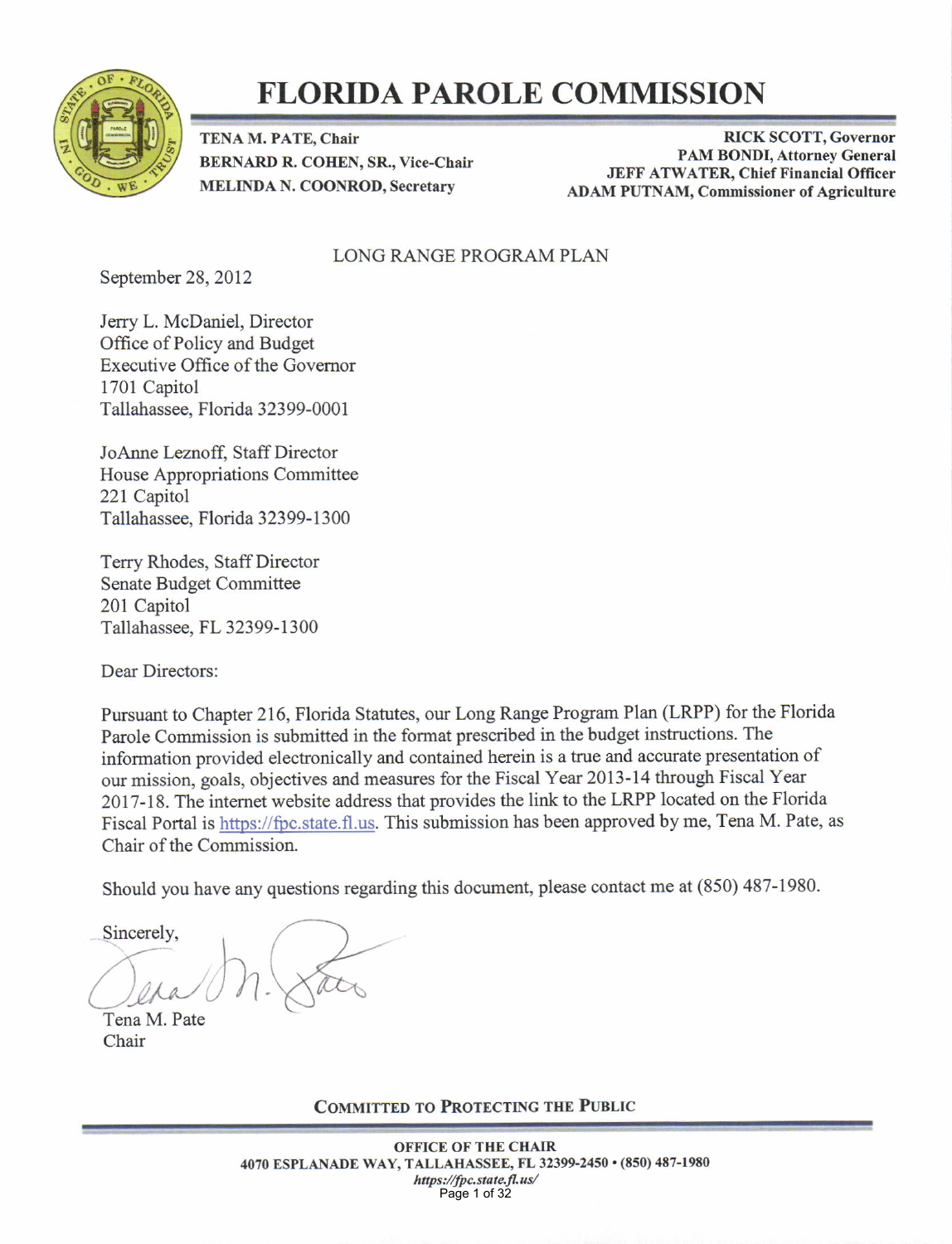# **FLORIDA PAROLE COMMISSION**

**A Governor and Cabinet Agency Created in 1941**



### <span id="page-1-0"></span>**Long Range Program Plan Prepared for the Office of Policy and Budget**

**Fiscal Year 2013-14 through Fiscal Year 2017-18** 

**Tena M. Pate, Chair September 30, 2012**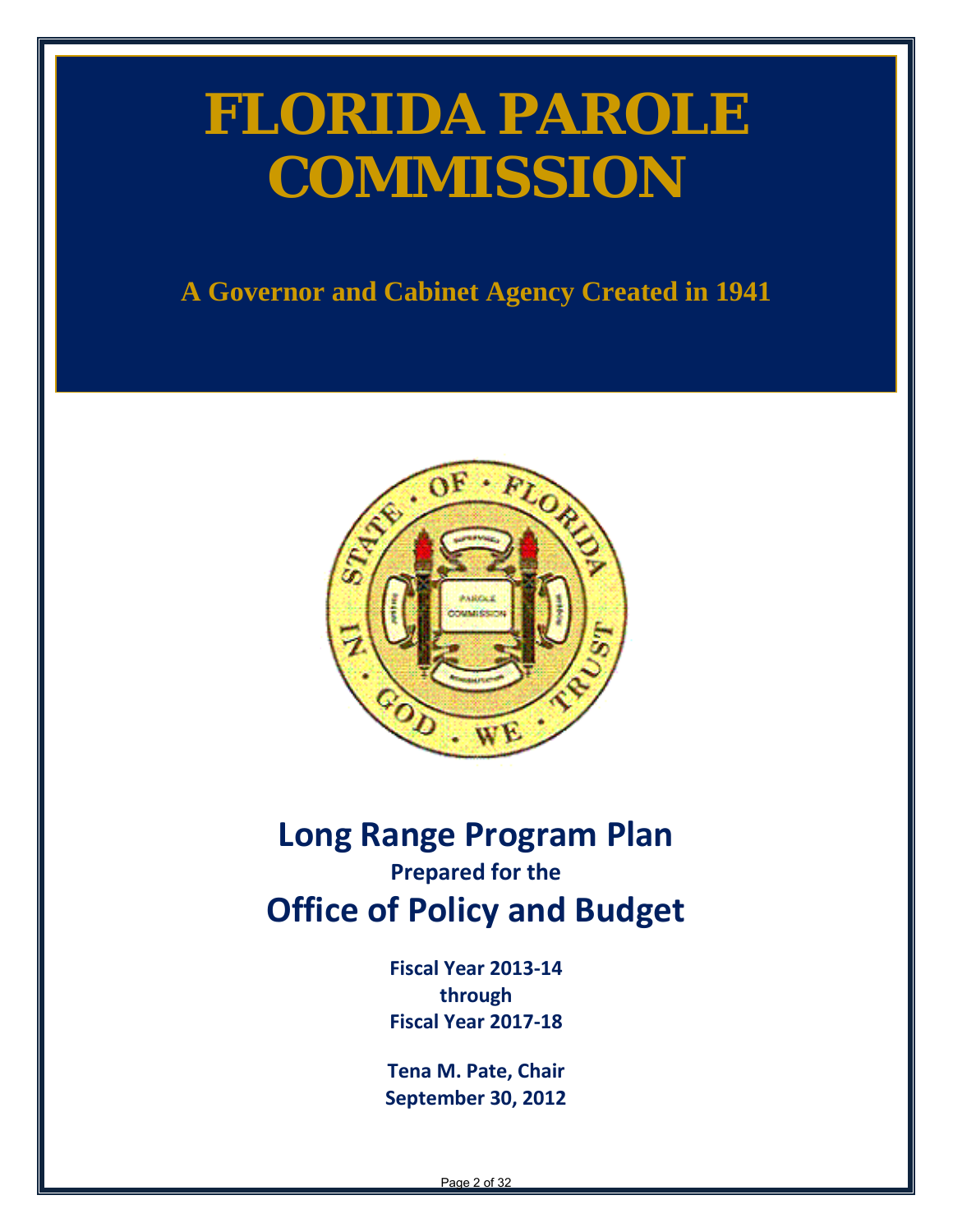# **Florida Parole Commission**

**Tena M. Pate, Chair**

**Bernard R. Cohen, Sr., Vice Chair**

**Melinda N. Coonrod, Secretary \_\_\_\_\_\_\_**

Brian Logan, Director, Legislative Affairs Gina Giacomo, Director, Administration Karen Huff, Administrator, Budget & Accounting

> 4070 Esplanade Way Tallahassee, Florida 32399-2450

**\_\_\_\_\_\_\_\_\_\_\_\_\_\_\_\_\_\_\_\_\_\_\_\_\_\_\_\_\_\_\_\_\_\_\_\_\_\_\_\_\_\_\_\_\_\_**

### **The Florida Cabinet The Florida Board of Executive Clemency**





**Rick Scott Pam Bondi Jeff Atwater Adam Putnam** *Governor Attorney General Chief Financial Commissioner*





*Officer Agriculture & Consumer Services*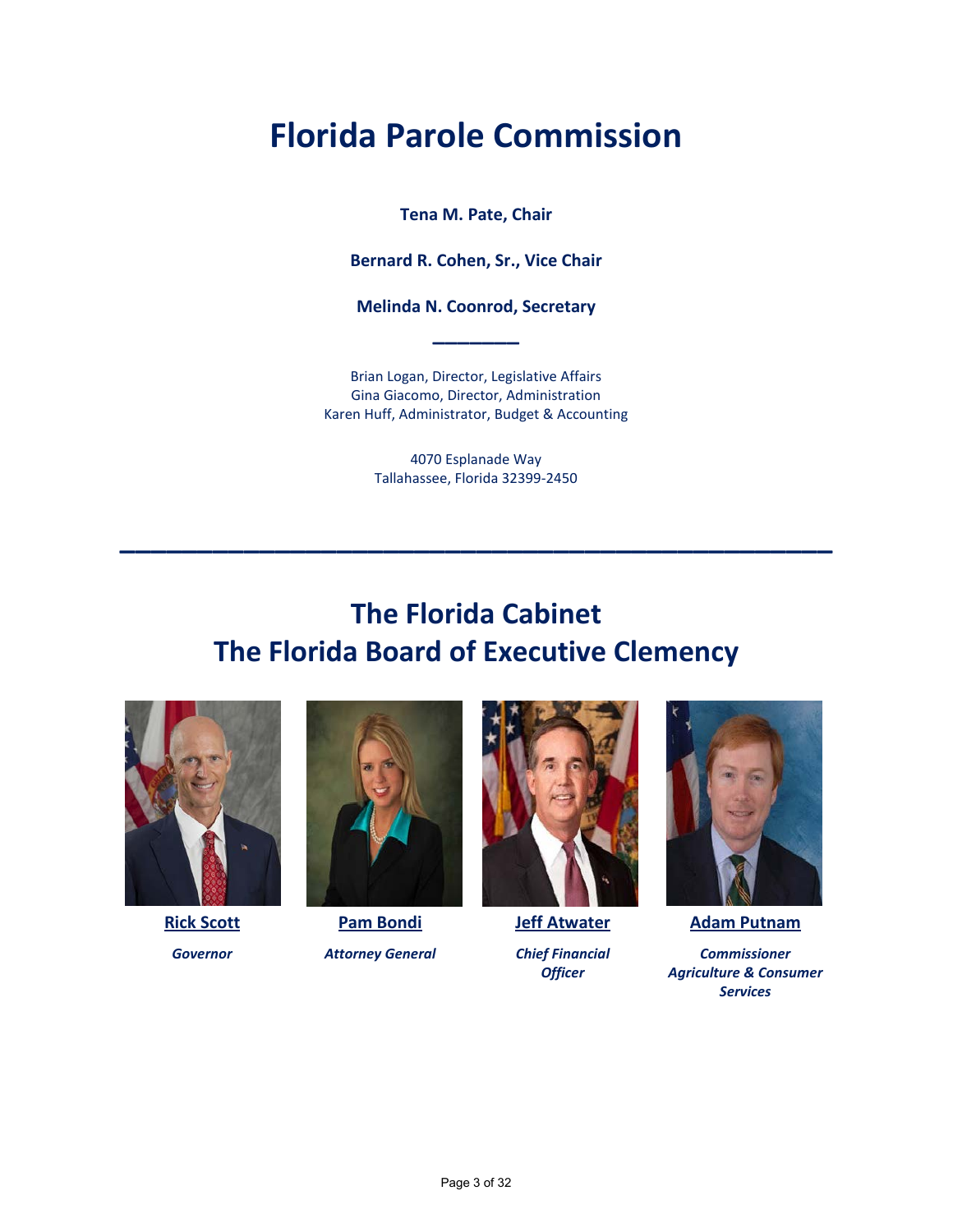### **AGENCY MISSION AND GOALS**

#### **MISSION STATEMENT**

### **To Ensure Public Safety and Provide Victim Assistance Through the Post Prison Release Process**

#### **GOALS**

The Florida Parole Commission (hereinafter referred to as "Commission") has five goals designed to provide for public safety and increased efficiency, while striving to meet the Commission's approved performance measures and standards. The Commission's goals are:

- 1. To select individuals appropriate for parole;
- 2. To ensure informed decision-making (Commission and Board of Executive Clemency, hereinafter referred to as "Board");
- 3. To guarantee timely decisions;
- 4. To ensure informed decision-making (Board, Restoration of Civil Rights *Without a Hearing* cases, hereinafter referred to as "RCR"); and
- 5. To ensure informed decision-making (Board, RCR *With a Hearing* cases).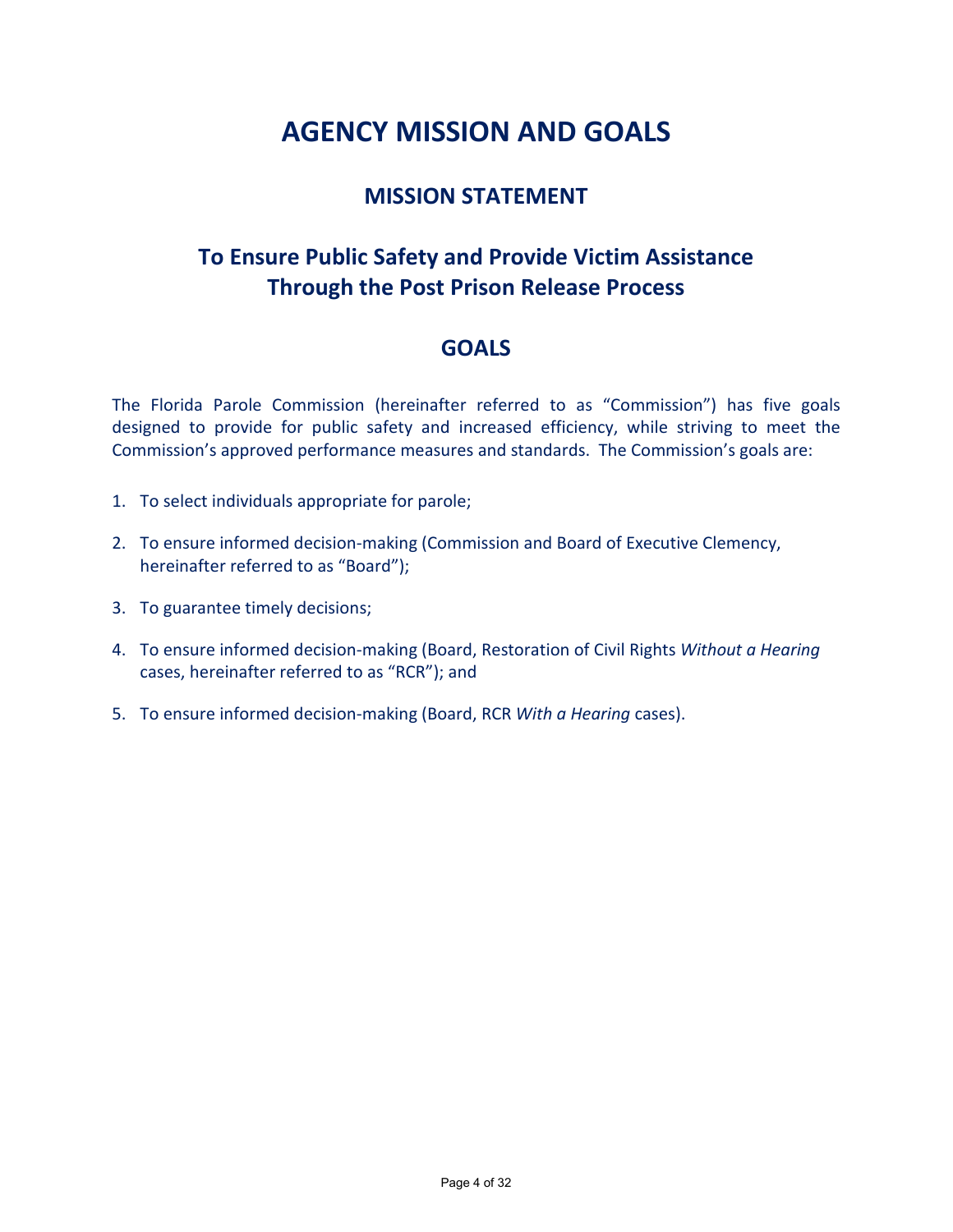### **OBJECTIVES OF THE FLORIDA PAROLE COMMISSION**

**GOAL 1.** To select individuals appropriate for parole.

**OBJECTIVE 1A:** To identify individuals who will succeed as law-abiding citizens.

**GOAL 2.** To ensure informed decision-making (Commission and Board).

**OBJECTIVE 2A:** To provide complete and accurate information to the Commission on Parole, Conditional Medical, Conditional, Addiction Recovery, and Control Release decisions, and the Board on non-RCR $1$  cases.

**GOAL 3.** To guarantee timely decisions.

 $\overline{a}$ 

**OBJECTIVE 3A:** To complete the revocation process within specific timeframes.

**GOAL 4.** To ensure informed decision-making. (Board, RCR *Without a Hearing* cases).

**OBJECTIVE 4A:** To ensure that eligibility determinations and investigatory information provided to the Board for Restoration of Civil Rights *Without a Hearing* cases contain no factual errors.

**GOAL 5.** To ensure informed decision-making. (Board, RCR *With a Hearing* cases).

**OBJECTIVE 5A:** To ensure that eligibility determinations and investigatory information provided to the Board for Restoration of Civil Rights *With a Hearing* cases contain no factual errors.

<sup>&</sup>lt;sup>1</sup> Non-RCR: full pardon; pardon without firearm authority; pardon for misdemeanor; commutation of sentence; remission of fines and forfeitures; specific authority to own, possess or use firearms; requests for review; and capital case (death penalty) reviews.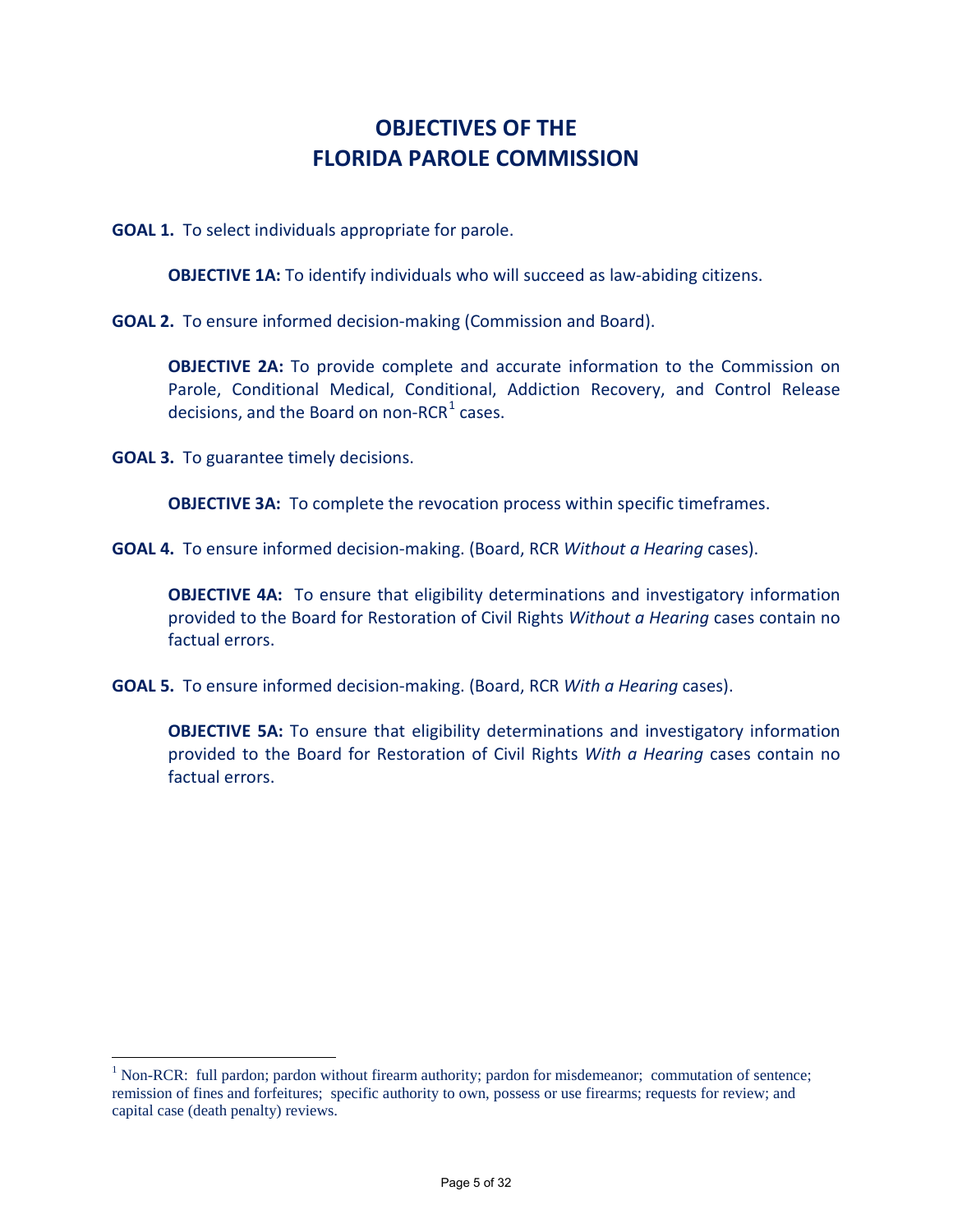### **SERVICE OUTCOMES and PERFORMANCE PROJECTION TABLES**

#### **GOAL ONE**

#### **GOAL #1:** To select individuals appropriate for parole.

- **OBJECTIVE 1A:** To identify individuals who will succeed as law-abiding citizens.
- **OUTCOME:** Percent of parolees who have successfully completed their supervision without revocation within the first two years.

| <b>Baseline</b>   | FΥ      | FΥ      | <b>FY</b> | FΥ      | FY      |
|-------------------|---------|---------|-----------|---------|---------|
| <b>Year 99/00</b> | 2013-14 | 2014-15 | 2015-16   | 2016-17 | 2017-18 |
| 90%               | 85%     | 85%     | 85%       | 85%     | 85%     |

The Commission **exceeded** its projected goal of 85%. There were 38 inmates paroled during the reporting period, with **34 or 90%** successfully completing their supervision without revocation within the first two years of release.

#### **GOAL TWO**

- **GOAL #2:** To ensure informed decision-making.
- **OBJECTIVE 2A:** To provide complete and accurate information to the Commission on Parole, Conditional Medical, Conditional, Addiction Recovery, and Control Release decisions and to the Board on non-RCR cases.
- **OUTCOME:** Percent of all cases placed before the Parole Commission and Clemency Board containing no factual errors.

| <b>Baseline</b>   | <b>FY</b> | <b>FY</b> | FΥ      | FΥ      | FΥ      |
|-------------------|-----------|-----------|---------|---------|---------|
| <b>Year 99/00</b> | 2013-14   | 2014-15   | 2015-16 | 2016-17 | 2017-18 |
| 83%               | 98%       | 98%       | 98%     | 98%     | 98%     |

The Commission **achieved** its projected goal of 98% by placing **98%** of its cases before the Commission and the Board with no factual errors in FY 2011-12.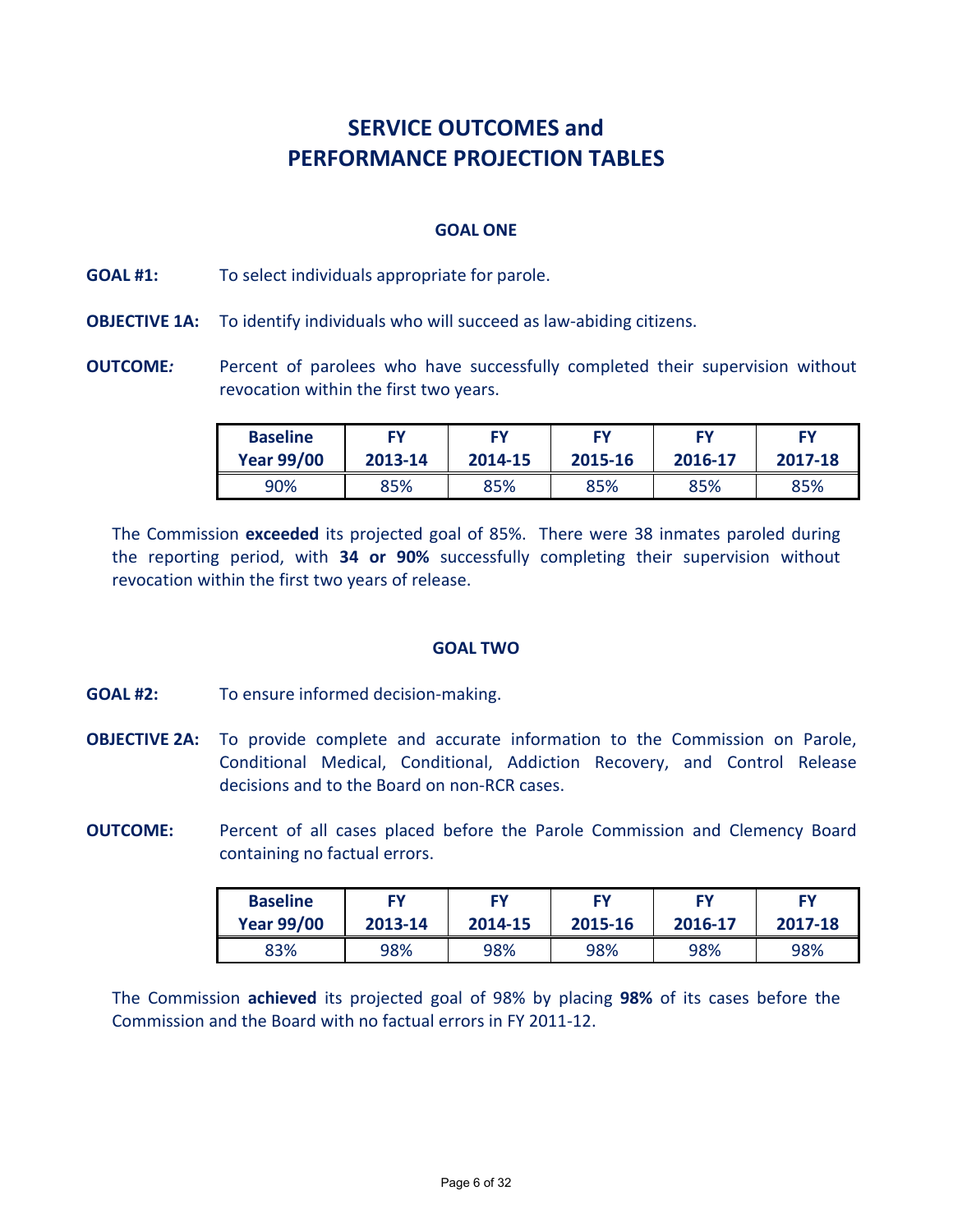#### **GOAL THREE**

**GOAL #3:** To guarantee timely decisions.

**OBJECTIVE 3A:** To complete the revocation process within specific timeframes.

**OUTCOME:** Percent of revocation cases completed within 90 days of final hearing.

| <b>Baseline Year</b> | Fν      | FΥ      | FΥ      | FΥ      | FΥ      |
|----------------------|---------|---------|---------|---------|---------|
| 1999/00              | 2013-14 | 2014-15 | 2015-16 | 2016-17 | 2017-18 |
| 95%                  | 99%     | 99%     | 99%     | 99%     | 99%     |

The Commission completed 1,153 revocation cases within 90 days after the final hearing for 100% in FY 2011-12. The Commission **exceeded** its projected goal of **99%.**

#### **GOAL FOUR**

- **GOAL #4** To ensure informed decision-making.
- **OBJECTIVE 4A:** To ensure that eligibility determinations and investigatory information provided to the Board for Restoration of Civil Rights *Without a Hearing* cases contain no factual errors.
- **OUTCOME:** Percent of RCR *Without a Hearing* cases provided to the Clemency Board containing no factual errors.

| <b>Baseline Year</b> | FΥ      | FY      | FΥ      | FΥ      | FΥ      |
|----------------------|---------|---------|---------|---------|---------|
| 2011-12              | 2013-14 | 2014-15 | 2015-16 | 2016-17 | 2017-18 |
| 100%                 | 99%     | 99%     | 99%     | 99%     | 99%     |

The Commission **exceeded** its projected goal of 99% by placing **100%** of the *Without a Hearing* cases before the Board with no factual errors in FY 2011-12.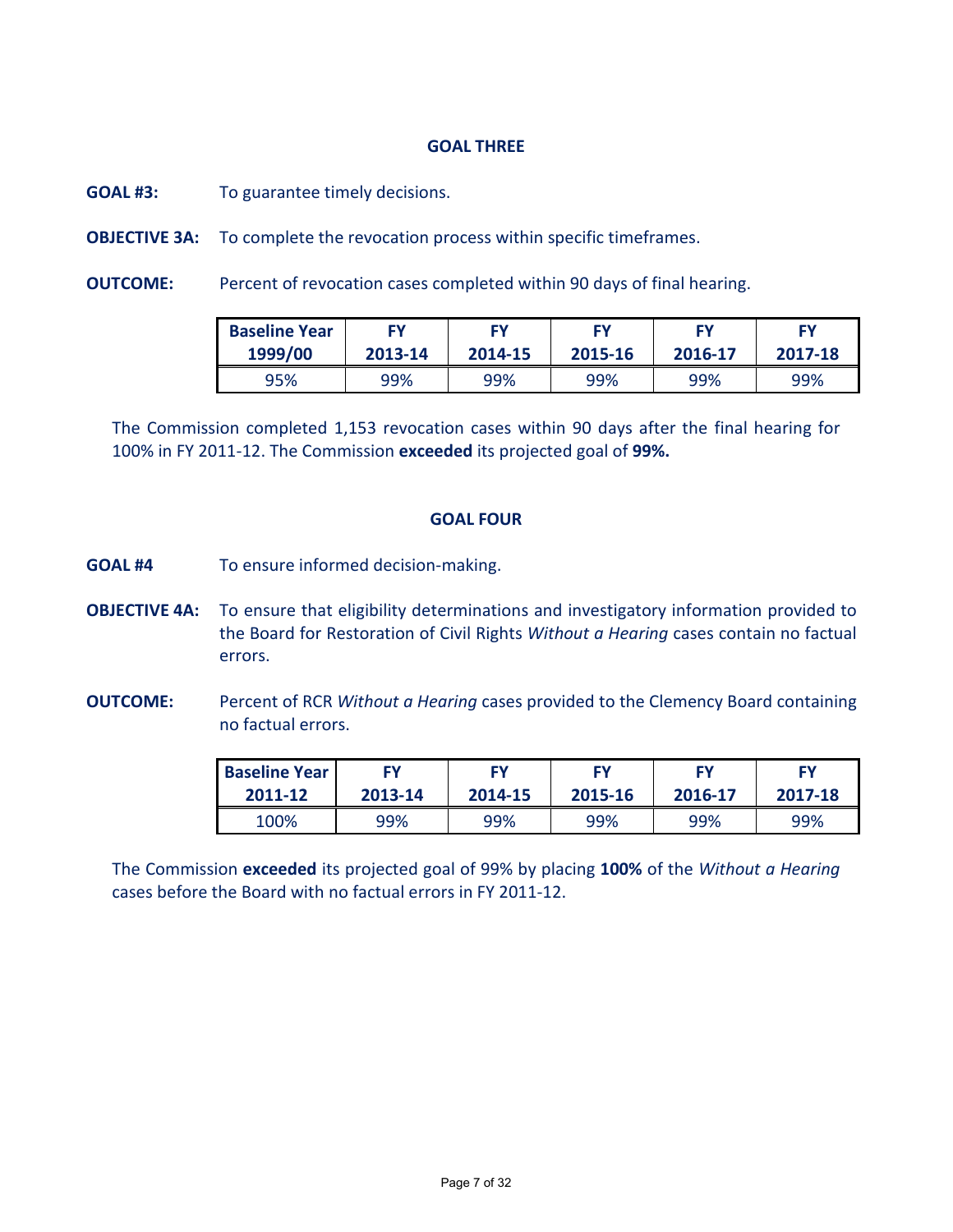#### **GOAL FIVE**

- **GOAL #5:** To ensure informed decision-making.
- **OBJECTIVE 5A:** To ensure that eligibility determinations and investigatory information provided to the Board for Restoration of Civil Rights *With a Hearing* cases contain no factual errors.
- **OUTCOME:** Percent of Restoration of Civil Rights *With a Hearing* cases provided to the Clemency Board containing no factual errors.

| <b>Baseline Year</b> | ΕV      | ΕV      | FΥ      | FΥ      | FΥ      |
|----------------------|---------|---------|---------|---------|---------|
| 2011-12              | 2013-14 | 2014-15 | 2015-16 | 2016-17 | 2017-18 |
| 99%                  | 99%     | 99%     | 99%     | 99%     | 99%     |

The Commission **achieved** its projected goal of **99%** by placing **99%** of the With a Hearing cases before the Board with no factual errors in FY 2011-12.

#### **Linkage to Governor's Priorities**

The Commission's Long Range Program Plan (LRPP) aims to commit the agency's existing resources to ensuring public safety for the citizens of this State in an effective and efficient manner. The Commission's highest priority is to ensure public safety. The Commission's goals 1-5 link to the Governor's priority #1, "Accountability Budgeting," and goals 1, 4, and 5 also link to the Governor's priority #2, "Reduce Government Spending." The Commission achieves this by selecting individuals for parole release who demonstrate rehabilitation and who have used their time in prison to get an education and learn skills so that when they are released into a community they can provide for themselves as well as provide for their families. Accurate clemency investigations and reports are accomplished through staff training and quality assurance measures, maximizing the Commission's resources, and ensuring fiscal responsibility. Restoration of Civil Rights encourages individuals to become more responsible citizens within the community.

#### **Governor's Priorities**

#### #1 – Accountability Budgeting

- **GOAL 1.** To select individuals appropriate for parole.
- **GOAL 2.** To ensure informed decision-making (Commission and Board).
- **GOAL 3.** To guarantee timely decisions.
- **GOAL 4.** To ensure informed decision-making (RCR *Without a Hearing* cases).
- **GOAL 5.** To ensure informed decision-making (RCR *With a Hearing* cases).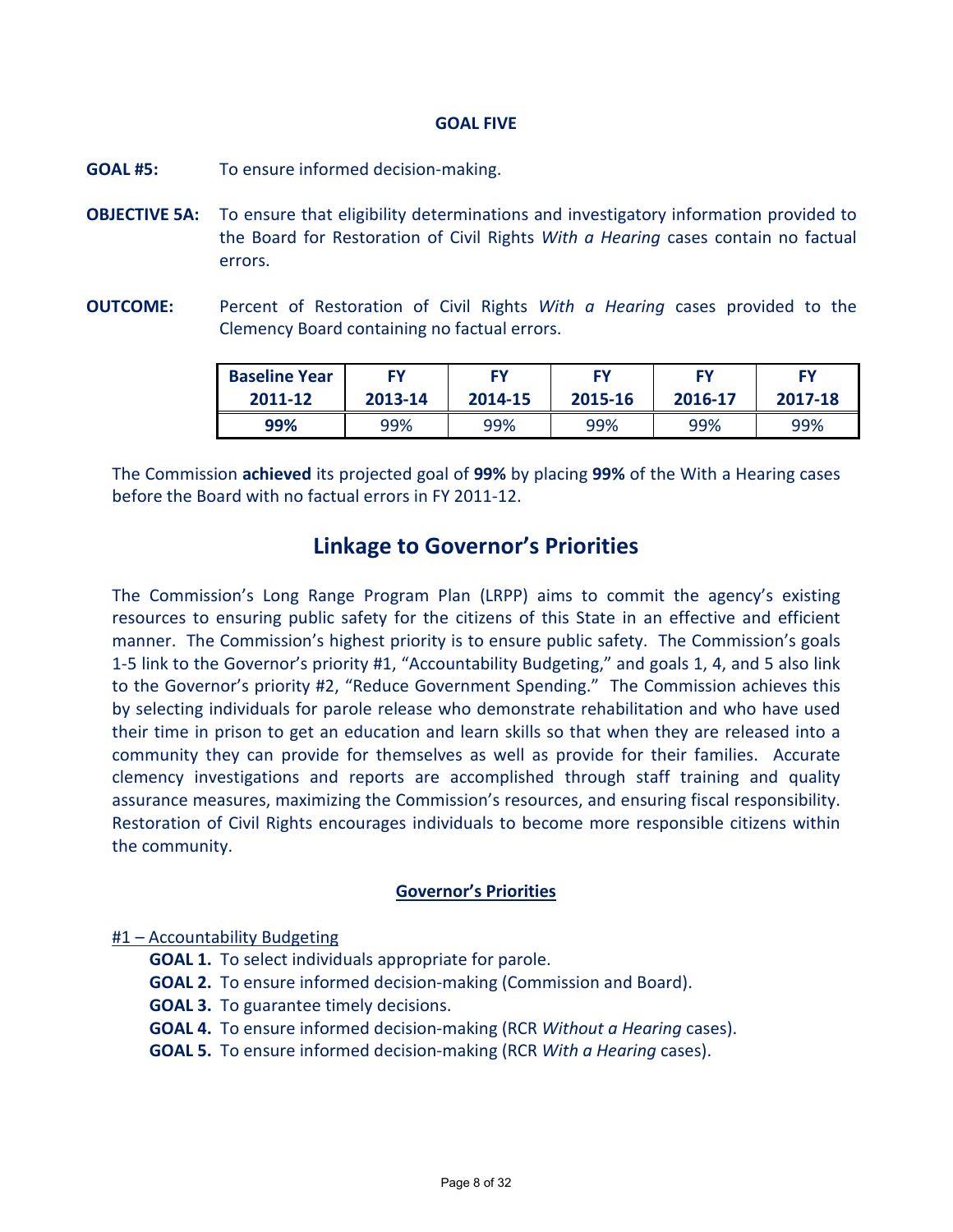#2 – Reduce Government Spending

**GOAL 1.** To select individuals appropriate for parole. **GOAL 4.** To ensure informed decision-making (RCR *Without a Hearing* cases). **GOAL 5.** To ensure informed decision-making (RCR *With a Hearing* cases).

#3 – Regulatory Reform

#4 – Focus on Job Growth and Retention

#5 – World Class Universities

#6 – Reduce Property Taxes

#7 – Eliminate Florida's Corporate Income Tax Over Seven Years

#### **TRENDS AND CONDITIONS STATEMENT**

The purpose of the *Post-Incarceration Enforcement and Victim Rights' Program* is:

- to provide victims and victims' families an opportunity to participate in the decisionmaking process of the Commission/Board;
- to set conditions of supervision for releasees to provide maximum assurance of public safety;
- to ensure swift and certain responses when offenders violate conditions of their supervision; and
- to provide accurate information to the Commission/Board.

The Florida Parole Commission's LRPP for FY 2013-14 through FY 2017-18 is a five-year plan based on established and proposed goals and objectives. In the development of the LRPP, the Commission reviewed and evaluated the services and activities funded in the current year to determine their effectiveness and efficiency. The Parole Commission as it exists today has many diverse duties. Originally created in 1941, the Commission is a constitutionally authorized decision-making body created by law. Article IV, Section 8 of the Florida Constitution, provides that there may be created by law "a parole and probation commission" with the power to supervise persons on probation and grant paroles or conditional releases to persons under sentences for crime (section 20.32, Florida Statutes). Since that time, the Legislature has added the administration of conditional release, conditional medical release, control release, and addiction recovery supervision to the Commission's primary duties and responsibilities.

These diverse functions provide the means for fulfilling the Florida Parole Commission's public safety duties: to protect the public by administering parole; conditional, conditional medical, and control release; and addiction recovery supervision. In accordance with statutes and case law, maintaining control over this criminal population is contingent upon the attentive and timely performance of a host of reviews, investigations, and hearings. Many of the services provided are aimed at controlling offenders during the post-incarceration phase of their sentences and to facilitate their transition back into society. However, if the releasee fails to abide by the terms and conditions of his/her supervision, the Commission takes a swift and certain response appropriate to the violation by means of the revocation process.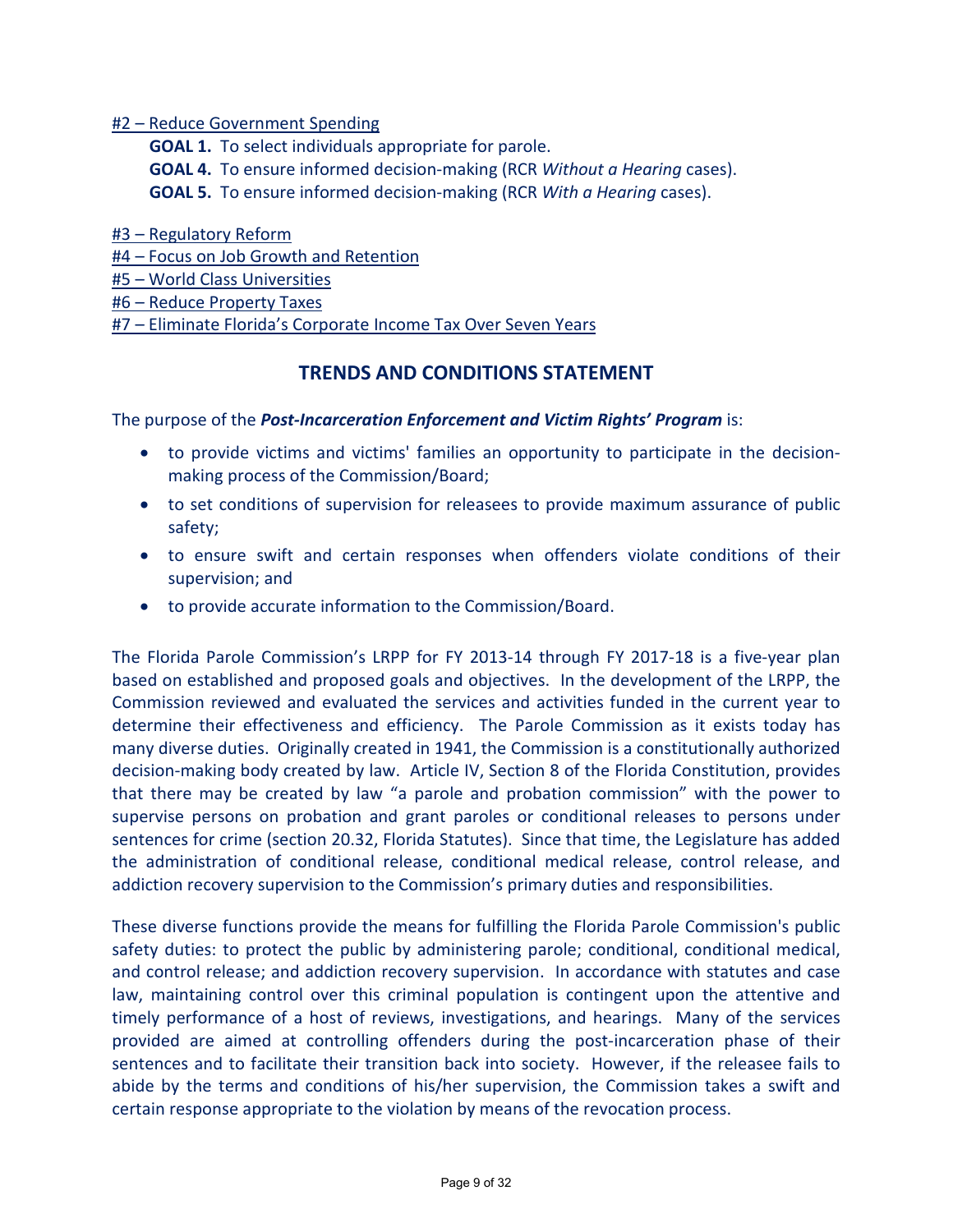The Commission also acts as the investigative arm of the Governor and Cabinet, sitting as the Board of Executive Clemency, and provides administrative support in all clemency matters, including the RCR process. The forms of clemency include: a full pardon; pardon without firearm authority; pardon for misdemeanor; commutation of sentence; remission of fines and forfeitures; specific authority to own, possess, or use firearms; restoration of civil rights in Florida; restoration of alien status under Florida law; and capital case (death penalty) reviews.

Section 944.012 (5), Florida Statutes, requires the Commission, where possible, to co-locate the Commission's field offices within the Department of Corrections' (hereinafter referred to as "Department") institutions. The Commission's Tampa regional office was located in the Hillsborough Correctional Institution at no cost to the Commission. The passage of legislation in the 2012 Session, closing Hillsborough Correctional Institution in Tampa, left the Commission no choice but to seek office space for its employees. The Department did not have office space available in the Tampa area to meet the Commission's operational needs.

The Commission moved the Tampa regional office into the Trammel Building, a state owned building at the cost of \$38,500 annually. The Commission does not receive funding for rent for its field offices. The Commission is requesting \$38,500 annually to pay for Tampa region office space rent and is requesting that amount in recurring funding beginning July 1, 2013 for FY 2013-14 and each year thereafter.

#### *Victims' Services*

Victim assistance is a major tenet of the Parole Commission's mission and one considered vitally important when serving the public. Article I, Section 16(b) of Florida's Constitution, and sections 947.06 and 960.001, Florida Statutes, address the need to protect the rights of victims of crime and the need for victims' input in the criminal justice process. Victims' Services provides direct, personal assistance to crime victims and their families and assures their opportunity to participate in the parole process.

Victims' Services employees strive to reduce victimization through education and by providing and fostering an environment of compassion, dignity, and respect. They use this platform to: inform victims of their right to be heard and participate in the parole and clemency processes; educate victims about the parole and clemency processes; provide advance notice to victims of upcoming parole and clemency proceedings; personally greet victims; provide a separate waiting area; and accompany them during the hearing. A toll-free telephone number also is available for support or information before, during, and after the hearing process.

On June 30, 2012, there were 28,024 clemency cases pending, with most requiring victim input. Further, there are approximately 5,191 inmates currently parole eligible whose cases require victim input.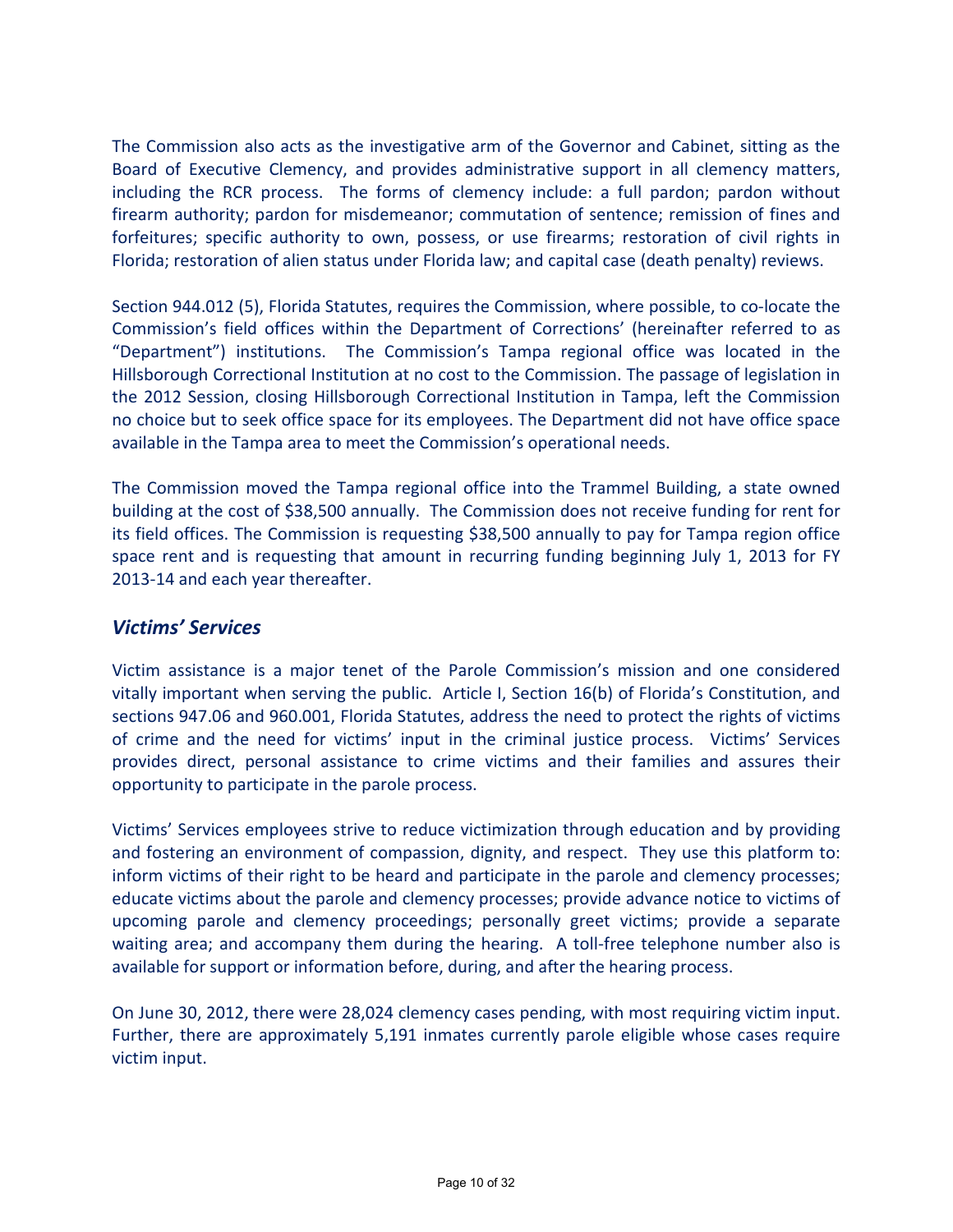Victim input plays a critical role in helping the Commission and Clemency Board to make informed decisions. Due to the nature of our case load, great effort must be spent trying to locate victims, many of whom have relocated, changed their names through marriage, or have been out of contact with the criminal justice system for many years. Having trained, professional staff to assist victims of violent crimes ensures that a victim's rights are protected and they are not subjected to further victimization as a result of a parole hearing or clemency hearing. Currently, there are three (3) employees exclusively dedicated to Victims' Services, of which one (1) is primarily a grant-funded position.

In FY 2011-12, the Legislature and the Office of Policy and Budget (OPB) within the Governor's Office approved a fifth budget activity, Victims' Services. At the present time, Victims' Services comprise 9% of the Commission's workload. This fifth activity links to seven (7) of the Commission's approved performance measures. Central and field office staff provided 21,451 victim assists during FY 2011-12.

During the 2010 Florida Legislative Session, SB 200, a victim-friendly bill introduced by Senators Carey Baker and John Thrasher, was passed and became law on July 1, 2010 (Chapter No. 2010- 95). The new law amended sections 947.16, 947.174, and 947.1745, Florida Statutes, giving the Commission authority to increase the interval between parole consideration re-interviews from within 2 years to within 7 years for parole-eligible offenders who were convicted of murder, attempted murder, sexual battery, or attempted sexual battery, or who are serving a 25-year minimum mandatory sentence under section 775.082, Florida Statutes. During the 2012 Florida Legislative Session similar legislation was introduced by Senator Greg Evers (SB 506) and Representative Carlos Trujillo (CS/CS/CS/HB 329). The House bill passed the full House by a vote of 118-0 and the Senate companion was reported favorably by the Senate Criminal Justice Committee and the Subcommittee on Criminal and Civil Justice Appropriations. The House companion died in Senate Messages and the Senate Companion died on the Senate Calendar.

For the 2013 Legislative Session, the Commission is proposing legislation that will set an extended length of time between re-interviews from within 2 years to within 7 years for persons convicted of the crime of kidnapping, and the crimes of robbery, burglary of a dwelling, burglary of a structure or conveyance, or breaking and entering, where a human being was present and a sexual act has been attempted or completed. These sex behaviors do not apply to the added crime of kidnapping. The Commission's mission and philosophy are to provide for public safety with goals which seek to ensure that Florida's citizens are safe and to do so in an effective and efficient manner. Lengthening the time between subsequent interview dates for those inmates who pose the greatest risk to the public and who are not expected to receive parole in the near future ensures public safety and reduces further victimization and trauma for crime victims and their families.

When victims are notified by Commission staff that an inmate has been placed on the Commission docket for a parole consideration hearing, many choose to personally attend. Commission staff educate victims, provide separate waiting areas apart from the inmate's family and representatives, and also are available to address the Commission and present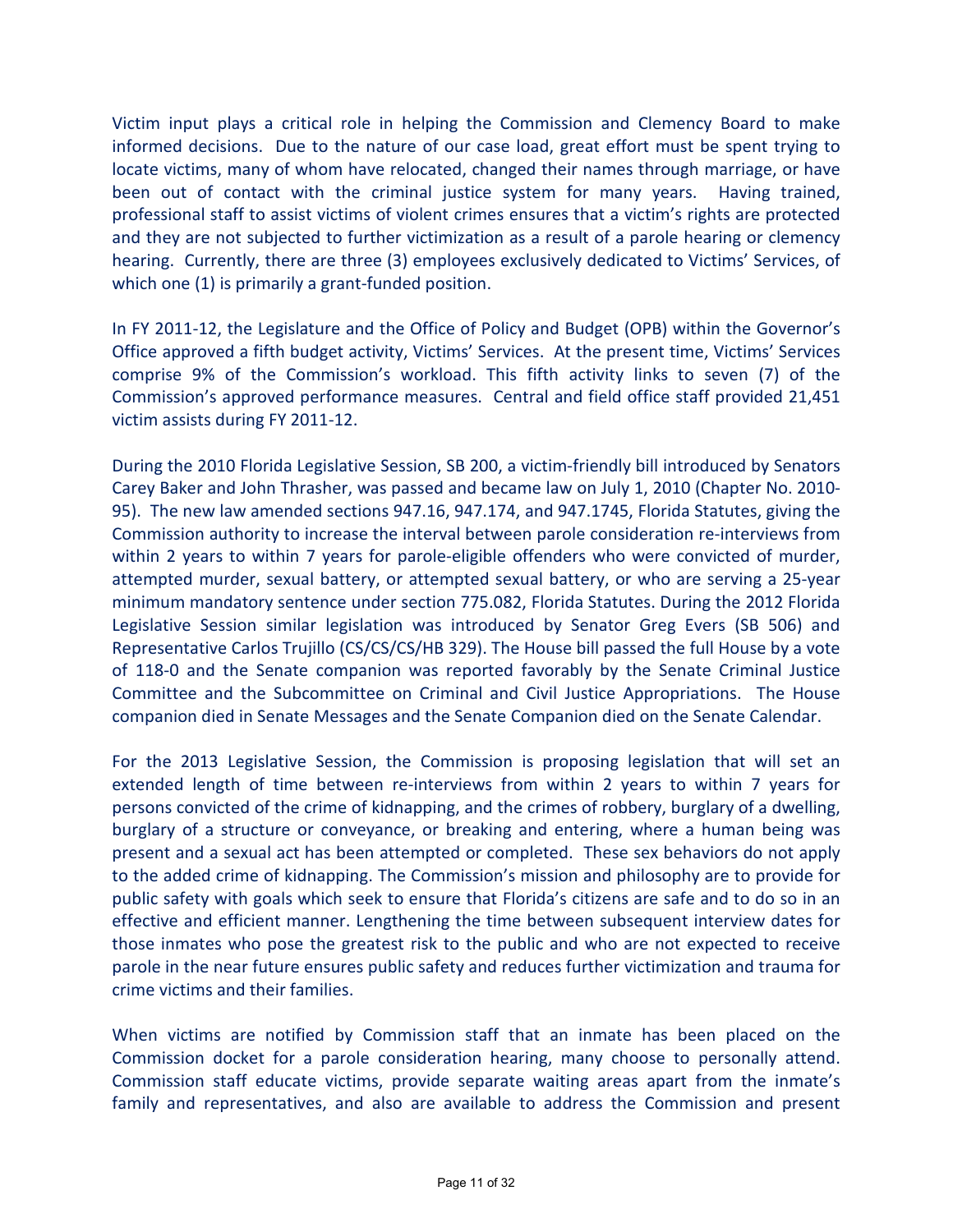victim input in their absence, or when they are present but unable to do so. This service to the victims and their families is done to further reduce victimization and provide an environment of compassion, dignity, and respect. Victims often relive the trauma of the original crime when attending these hearings; lengthening the time between these parole subsequent interviews reduces the impact to the victim. For victims and their families, reduction of the frequency of an opportunity for parole will lessen the trauma, stress, and financial burden associated with the potential release of an offender. This further protects public safety by considering high risk behaviors and saves victims and their families from being confronted with the possibility of the parole of an offender for a longer period of time.

The proposal allows, but does not require, the subsequent interview to be set within seven (7) years for the specific crimes. Based upon Commission data, in FY 2011-12 there were 842 cases docketed for initial, subsequent, or extraordinary interview decisions. Of the total cases docketed, 534 cases could already have the next interview date set within seven (7) years; 264 cases would have not been affected by this bill and the next interview date remains within two (2) years; 44 cases may be affected by the proposal and could potentially have their next subsequent interview date set within seven (7) years in FY 2015-16. This will not impact the Commission's workload. The workload associated with these subsequent interviews is not being eliminated; it merely has the potential to be postponed for an additional time period.

For the following cases, an extended interview within seven-years (7) would currently not apply, and the Commission would be required to give the inmates subsequent interviews within two (2) years:

| Hillsborough  | The inmate went to the home of the victim asking if he could pick some<br>mangoes. She told him to help himself to some on her kitchen table. He<br>then grabbed her and sexually battered her. He was charged and<br>convicted only of the robbery.                                                                                                                  |
|---------------|-----------------------------------------------------------------------------------------------------------------------------------------------------------------------------------------------------------------------------------------------------------------------------------------------------------------------------------------------------------------------|
| <b>Citrus</b> | The victim was in her living room when the inmate entered, tied her with<br>duct tape, and asked her for money. When she didn't produce money, he<br>took mayonnaise from the kitchen and, using this, pulled her pants down<br>to sexually batter her with a broom handle. He was not charged with the<br>sexual battery.                                            |
| Manatee       | The 16-year-old male victim was in his car and encountered a man with a<br>gun who asked where a good place to hunt might be. The inmate and<br>victim went to another area. The inmate took the victim's gun, forced him<br>to perform oral sex, and then sodomized the victim. The inmate was<br>convicted of robbery and misdemeanor lewd and lascivious conducts. |
| Calhoun/Bay   | This involved a convenience store robbery where the inmate and two co-<br>defendants kidnapped the clerk and took turns sexually battering her.<br>The inmate was only charged with kidnapping and robbery.                                                                                                                                                           |
| Duval         | The female victim was kidnapped and held for ransom. She was left in the                                                                                                                                                                                                                                                                                              |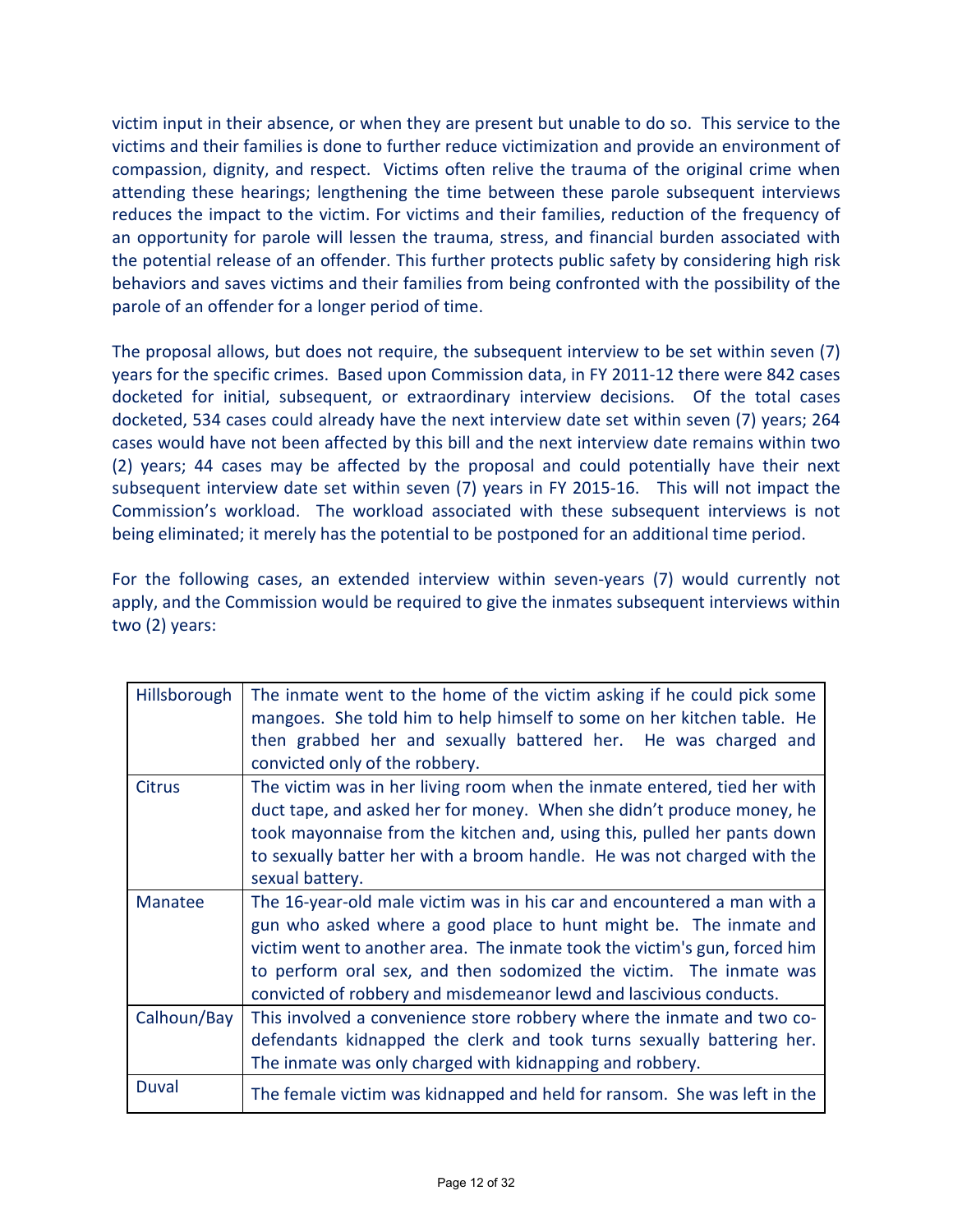|      | forest tied to a post for four days with her eyes and mouth taped shut     |
|------|----------------------------------------------------------------------------|
|      | while the perpetrators went fishing and attempted to get more money        |
|      | from her husband. When she was finally recovered, she was in severe        |
|      | medical distress due to exposure to the elements, covered in bug bites,    |
|      | and her limbs extremely swollen from being tied upright to a post. The     |
|      | inmate was convicted of kidnapping.                                        |
| Polk | The 7-year-old female victim was lured into the inmate's car and vaginally |
|      | and anally battered. The inmate was convicted only of kidnapping and       |
|      | lewd assault.                                                              |

These cases are illustrative of those that the Commission is targeting with this proposal.

#### *Parole*

The Commission administers parole (Chapters 947, 948, and 949, Florida Statutes), a discretionary prison release, which allows an inmate who has been granted parole to serve the remainder of his/her prison sentence outside of the confines of the institution. Once released, the parolee is subject to strict conditions of supervision set by the Commission. The Commission monitors the parolee's progress through supervision reviews, takes a swift and certain response appropriate to a violation of supervision, and conducts revocation hearings. If the parolee is found to have violated the term and conditions of his/her supervision, the Commission can restore the offender to supervision or revoke the supervision and return the parolee to prison.

With the implementation of sentencing guidelines in October 1983, parole was abolished and remained applicable for: inmates who elected to be sentenced outside the guidelines for felonies committed prior to July 1, 1984; inmates convicted of committing either first degree murder, a felony murder, or the crime of making, possessing, throwing, projecting, placing or discharging any destructive device or attempting to do so if the act resulted in the death of another person prior to May 25, 1994; a continuing criminal enterprise (violation of section 893.20, Florida Statutes) prior to June 17, 1993; a murder of a law enforcement officer (and other specified officers) prior to January 1, 1990; a murder of a justice or judge prior to October 1, 1990; any habitual felony offender sentenced prior to October 1, 1988; inmates who committed all other capital felonies prior to October 1, 1995. Capital felonies require a minimum mandatory service of 25 years before becoming eligible for an initial parole interview.

Some inmates will not be eligible for consideration until the year 2020 or beyond. Currently, there are 5,191 inmates who are eligible for parole and 579 persons on parole supervision. In FY 2011-12 the Commission made 1,486 parole decisions and granted parole to 52 inmates.

The Commission exceeded its projected goal of 85% for the reporting period by 5% , with 34 of 38 paroled inmates successfully completing their supervision without revocation within the first two years of release.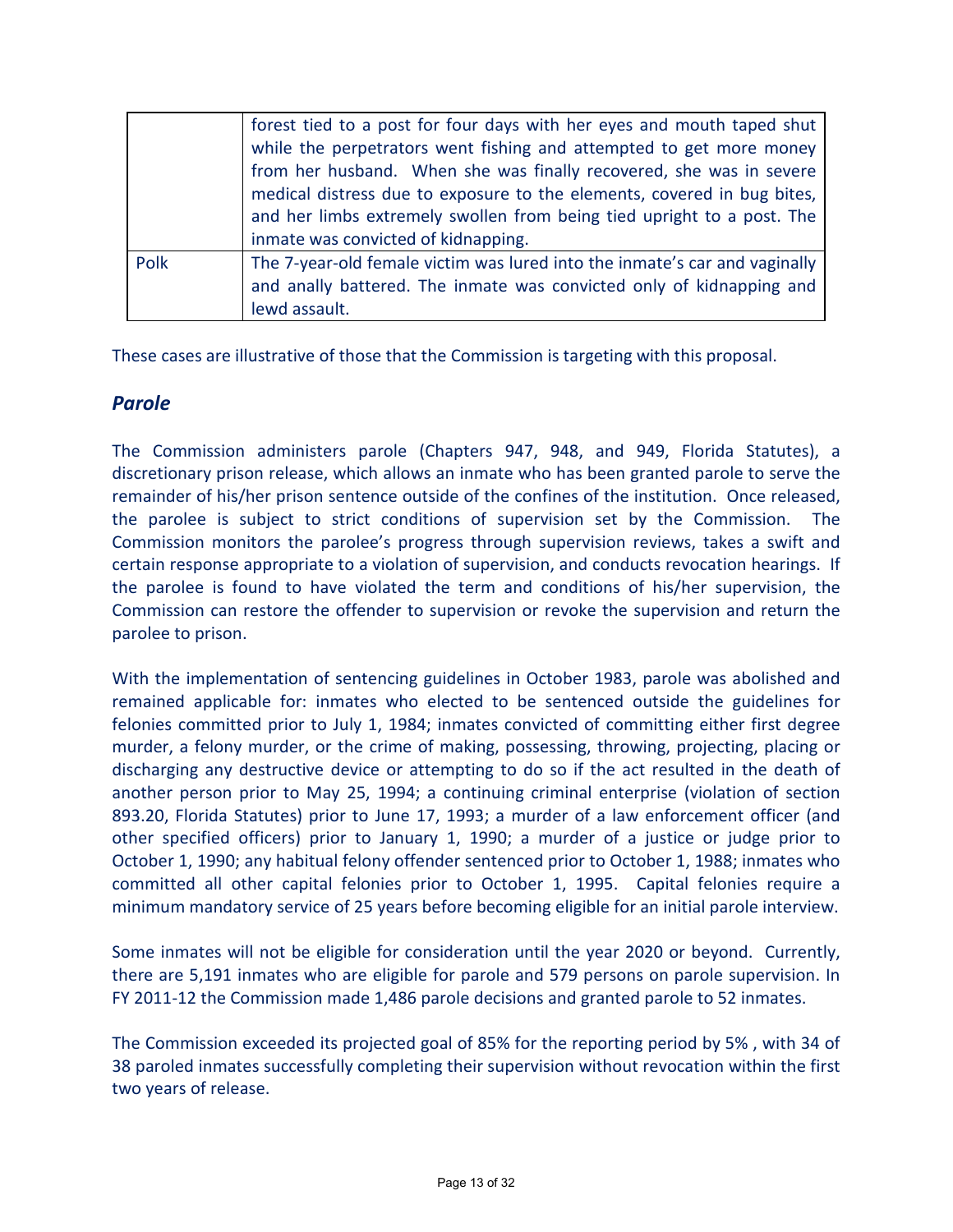Section 947.06, Florida Statutes, requires the Commission to hold hearings in various counties throughout the State to facilitate the ability of victims and other persons to attend the Commission hearings. The Commission is not funded for the Commissioners and staff to travel to counties throughout the State to hold hearings. In recent years, the Commission has not been able to meet the statutory requirement of holding hearings in various counties throughout the State. In FY 2010-11 the Commission expense funding category was reduced by \$150,000, and in FY 2011-12 the Commission was only able to hold one (1) hearing outside of Leon County.

The cost to hold a Commission hearing in a county other than Leon County is approximately \$5,000. To hold three (3) Commission hearings in other counties, the Commission is requesting \$15,000 annually to pay for the hearings and is requesting that amount in recurring funding beginning July 1, 2013 for FY 2013-14.

#### *Conditional Release*

In 1988, the Florida Legislature created the Conditional Release Program (section 947.1405, Florida Statutes) and placed it under the administration of the Commission. This program is a non-discretionary release program and requires mandatory post-prison supervision for inmates who are sentenced for certain violent crimes and who have served a prior felony commitment at a state or federal correctional institution, or who are sentenced as a habitual offender, violent habitual offender, or sexual predator.

Inmates who are subject to conditional release and have completed their incarceration are supervised for the remainder of their sentence. These offenders are subject to strict conditions of supervision set by the Commission. The Commission monitors their progress through supervision reviews, conducts revocation hearings when violations occur, and takes swift and certain response, up to and including the return to prison. On July 1, 2012, there were 3,217 inmates on conditional release supervision, and in FY 2011-12 the Commission set terms and conditions for 5,094 offenders.

The Commission is proposing legislation for consideration in the 2013 session to place all violent offenders under mandatory supervision after completion of their prison sentence. The result will increase public safety, reduce the number of victims, decrease the costs of crime, and enhance the offender's chances for a successful reentry into the community.

In FY 2011-12, 19,413 offenders were released from prison after completion of their sentence without supervision, of those, 2,616 were violent offenders who completed their prison sentence and were released into the community without supervision. These violent offenders did not have a prior felony commitment to a state or federal correctional institution; therefore, not requiring mandatory supervision under section 947.1405, Florida Statutes.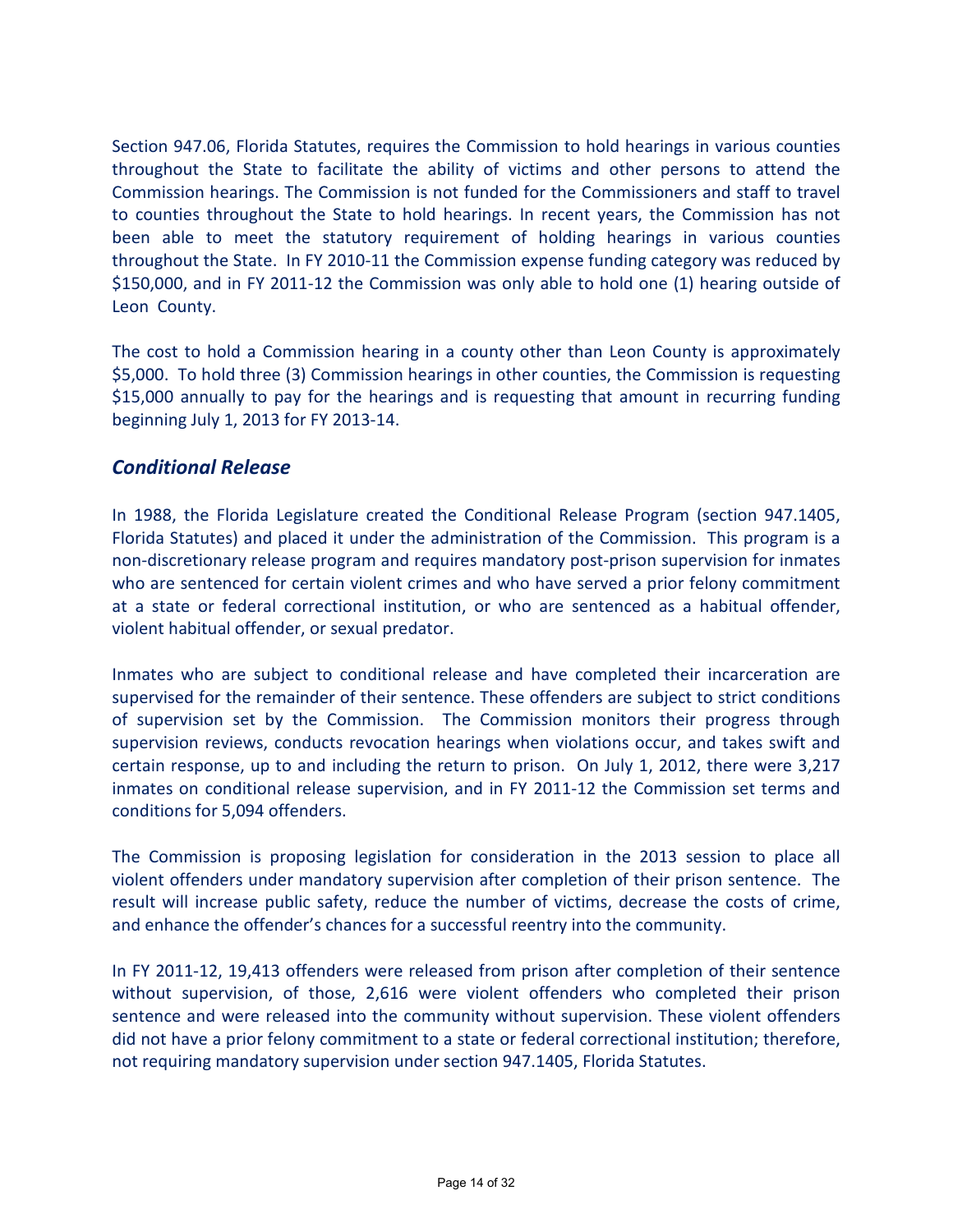Violent offenders include offenders convicted of capital murder, second degree murder, manslaughter, DUI manslaughter, capital sexual battery, life sexual battery, first degree sexual battery, second degree sexual battery, sexual assault – other, lewd/lascivious behavior, robbery with a firearm, robbery with a weapon, home invasion robbery, carjacking, aggravated assault, aggravated battery on law enforcement officer, assault/battery – other, aggravated stalking, resisting arrest with violence, and kidnapping.

While under the proposed mandatory supervision, these violent offenders will be required to pay victim restitution, court costs, and costs of supervision, where applicable, and complete programs for their specific needs. These violent offenders will be held accountable for their actions and will be subject to strict conditions of supervision set by the Commission. This supervision can be revoked and the violent offender returned to prison if the Commission determines that a violation of supervision has occurred. The proposal will only affect violent offenders who commit a crime on or after the July 1, 2013, effective date. The Commission is projecting a small fiscal impact in 2015.

The following are examples of violent offenders released **without** supervision not captured by current statute:

| Released to Lake County                                                                        |
|------------------------------------------------------------------------------------------------|
| The inmate was incarcerated for Robbery with a Weapon and was released on August 23,           |
| 2009 without supervision. In November 2009, he committed Sexual Battery on a minor, a 12-      |
| year-old female. Upon the mother returning from work, her son told her that the offender       |
| raped his sister. The mother took her daughter to the hospital for medical treatment. Hospital |
| staff stated the victim was violated in multiple areas. The offender was returned to prison on |
| June 24, 2010 with a 45 year sentence.                                                         |
| Released to Miami-Dade County                                                                  |
| The inmate was incarcerated for 2nd Degree Murder and was released on September 1, 2009        |
| without supervision. He committed Robbery with a Gun by robbing 2 individuals at gun           |
| point. He was returned to prison on June 2, 2010.                                              |
| <b>Released to Brevard County</b>                                                              |
| The inmate was incarcerated for Aggravated Assault with Weapon and was released on June        |
| 14, 2010 without supervision. On April 4, 2011 and June 5, 2011 he committed Burglary,         |
| Grand Theft, Possession of a Firearm, and Grand Theft Firearm. He was returned to prison       |
| on August 3, 2012.                                                                             |
| <b>Released to Duval County:</b>                                                               |
| The inmate was incarcerated for Robbery with a Weapon and was released on October 21,          |
| 2009 without supervision. In April 2010, he committed Battery and Aggravated Assault on a      |
| 16 and 12 year old by holding a gun to their head. While being held, he committed battery on   |
| another inmate, breaking the inmate's jaw. He was returned to prison on January 13, 2011       |
| with a 5 year sentence.                                                                        |
| Released to Duval County                                                                       |
| The inmate was incarcerated for Assault with a Weapon and was released on September 17,        |
| 2009 without supervision. In October 2009, over a period of days, he committed Armed           |
| Robbery with a Deadly Weapon by entering 5 homes, robbing the victims at gun point (5          |
| convictions). He was returned to prison on September 7, 2010 with a LIFE sentence.             |
|                                                                                                |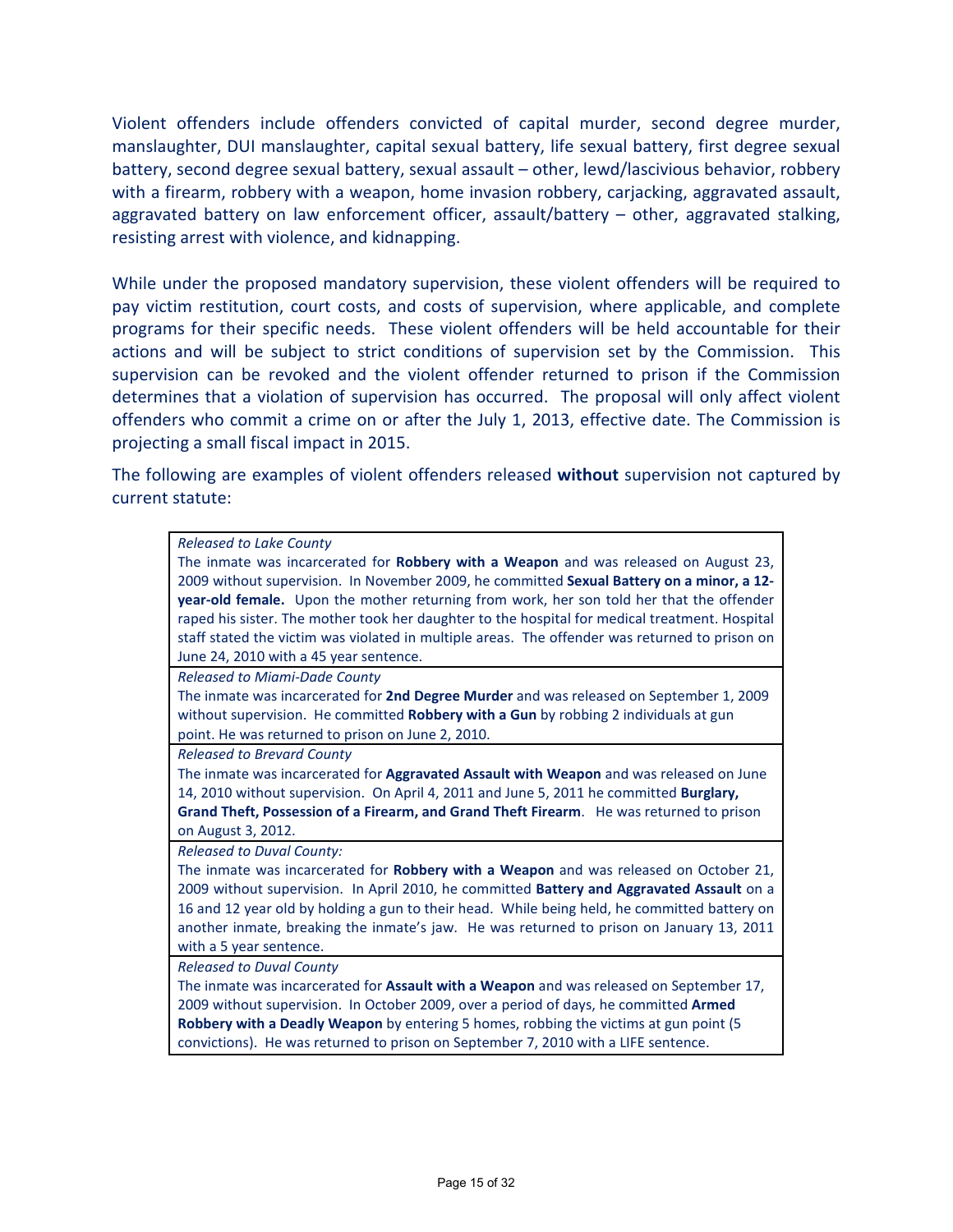| <b>Released to Duval County</b><br>The inmate was incarcerated for Robbery without a Weapon and was released on 9-03-09<br>without supervision. In January 2010, he committed Battery by placing a machete to a<br>woman's neck and punching her in the face. He was returned to prison on March 16, 2010<br>with a 2 year sentence.                                                                                                                                                                                    |
|-------------------------------------------------------------------------------------------------------------------------------------------------------------------------------------------------------------------------------------------------------------------------------------------------------------------------------------------------------------------------------------------------------------------------------------------------------------------------------------------------------------------------|
| <b>Released to Levy County</b><br>The inmate was incarcerated for Aggravated Assault and was released on February 14, 2010<br>without supervision. In November 2010, he Resisted an Officer with Violence. The offender<br>came into the victim's home and demanded money while threatening to kill the victim. During<br>the arrest the offender narrowly missed kicking the officer in the face and kicked his left leg.<br>He was returned to prison on November 4, 2010 with a 5 year sentence.                     |
| <b>Released to Duval County</b><br>The inmate was incarcerated for Lewd/Lascivious Behavior and was released on October 10,<br>2009 without supervision. In July 2010, he committed Grand Theft, Exploitation of the<br>Elderly and Forgery. He was returned to prison on December 15, 2009 with a 1 year, 5 month<br>sentence.                                                                                                                                                                                         |
| <b>Released to Palm Beach County</b><br>The inmate was incarcerated for Robbery without a Weapon and was released on September<br>27, 2009 without supervision. In April 2010, he committed Attempted Burglary by cutting<br>the patio screen to gain entry in the home. He was returned to prison on March 14, 2011 with<br>a 2 year, 6 month sentence.                                                                                                                                                                |
| Released to Alachua County<br>The inmate was incarcerated for <b>Robbery with a Weapon</b> and was released on 10-30-09<br>without supervision. In July 2010, he was arrested for Possession of Cannabis. The Crime<br>Suppression Unit obtained a warrant to search his home and found 81.2 grams of cannabis in<br>small baggies. On July 27, 2010, he was arrested for Sale of Cannabis within 1000 feet of a<br>childcare facility. He was returned to prison on March 24, 2011 with a 2 year, 6 month<br>sentence. |

These cases are illustrative of those that the Commission is targeting with this proposal.

#### *Conditional Medical Release*

In 1992, the Florida Legislature created the Conditional Medical Release Program (section 947.149, Florida Statutes), a discretionary release allowing the Commission to release inmates on supervision who are "terminally ill" or "permanently incapacitated" and who are not a danger to others. The Department is charged with the responsibility of recommending to the Commission cases to be considered for conditional medical release. Upon release, the offender is subject to conditions of supervision set by the Commission. The Commission monitors the offender's progress through periodic medical reviews and conducts revocation hearings when violations occur. This supervision can be revoked and the offender returned to prison if the Commission determines that a violation of supervision has occurred. The Commission may return the offender to custody if their medical or physical condition improves. The Department has recommended 83 inmates for release in the past three years. The Commission granted release to 41, or 49%, of those recommended by the Department. In FY 2011-12, the Commission granted 16 of the 34 inmates recommended by the Department for conditional medical release, or 47%.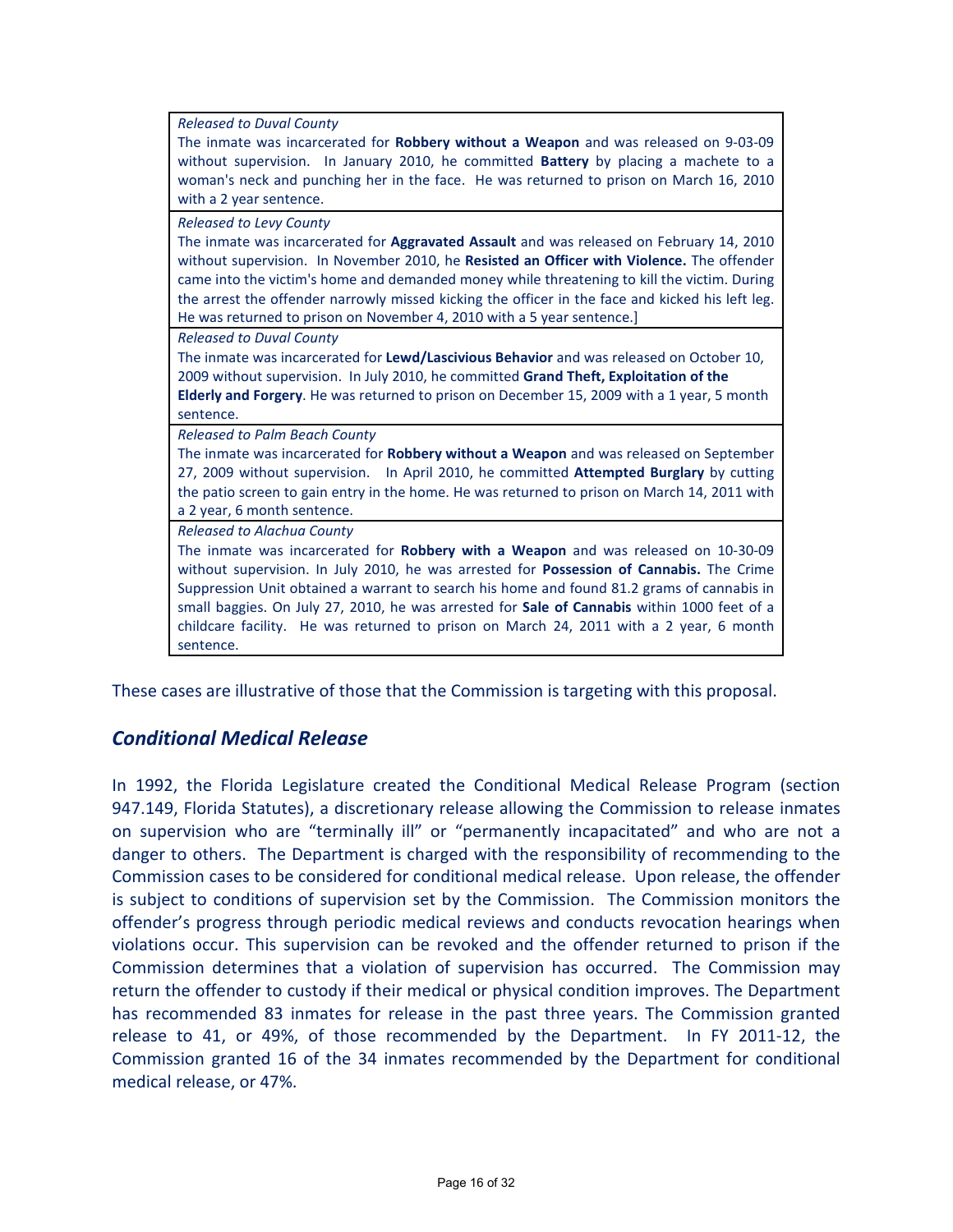#### *Addiction Recovery Supervision*

The Florida Legislature created the Addiction Recovery Supervision Program (section 944.7431, Florida Statutes) in 2001 and placed it under the Commission's administration. This program requires mandatory post-prison supervision for offenders released from a state correctional facility who are convicted of a crime committed on or after July 1, 2001, and have a history of substance abuse or addiction or have participated in any drug treatment, and have not been convicted of a disqualifying offense. Upon release, the offender is subject to strict conditions of supervision set by the Commission. The Commission monitors the offender's progress and conducts revocation hearings when violations occur. If the Commission finds the offender violated the terms and conditions of supervision, the Commission may return the offender to prison. During FY 2011-12, 1,365 offenders were placed in the program. As of June 30, 2012, there were 388 offenders on addiction recovery supervision.

The Commission is proposing legislation for consideration in the 2013 Legislative Session to amend section 947.141, Florida Statutes, to authorize the Commission to take swift and certain action against a conditional releasee, control releasee, or an addiction-recovery supervision releasee, who commits a willful and substantial technical violation by placing them in a state or private correctional institution as a condition of supervision not to exceed 22 months. The Commission will still maintain its ability to return the releasee to prison if the determination is made that full revocation is the best course of action. This option provides the Commission the ability to reduce costs of incarceration, to hold offenders accountable for their actions, and to enhance an offender's ability to return to the community as productive members of society.

A "technical" violation is behavior by an offender under supervision that is not a criminal offense. Examples of technical violations include failure to report for a scheduled office visit, a missed curfew, a positive result for drug or alcohol test, or contact with a victim. Technical violations also include, but are not limited to, absconding from supervision, leaving the state or county without permission, changing residence or employment without permission, associating with persons engaged in criminal behaviors, entering or frequenting an establishment whose primary purpose is the sale or consumption of alcoholic beverages, failing to attend substance abuse treatment or batterers' intervention treatment programs, or failing to pay costs or restitution. The Commission may take any action if it determines that the violation was willful and substantial.

Currently, section 947.141(5), Florida Statutes, allows the Commission to take swift and certain action by placing a releasee, upon a finding of a willful and substantial technical violation, into a county detention facility as a condition of supervision "not to exceed 22 months." The Commission can only place an offender in the county detention facility if there is a contractual agreement between a county and the Department for the housing of offender/inmates. The Commission is unable to implement this provision because there are no contractual agreements between counties and the Department for the housing of offenders who violate their supervision. Therefore, the Commission's only alternatives are to either restore the offender to supervision in the community or revoke their supervision and place the offender back in prison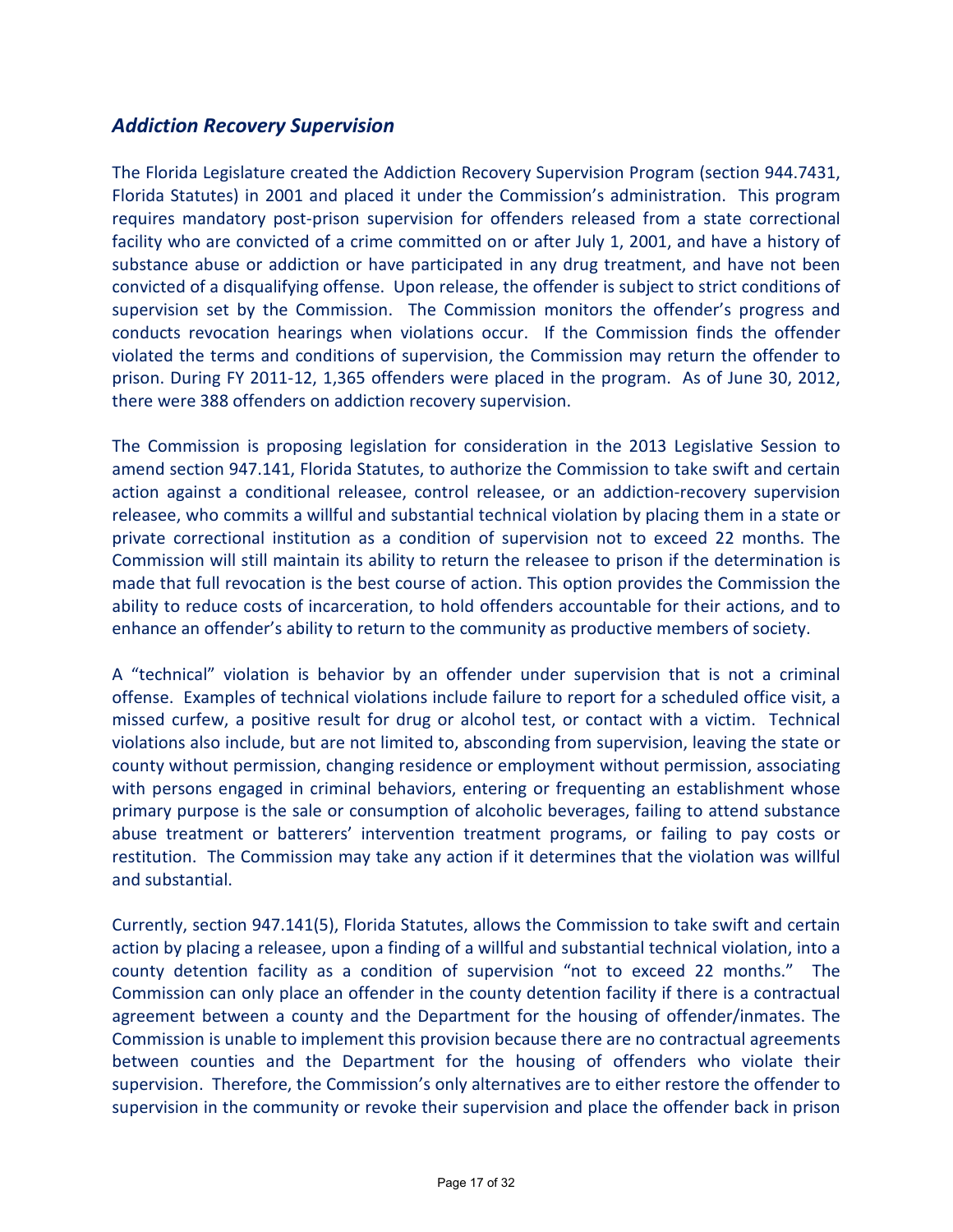to serve the remainder of their sentence. This provides the Commission an additional option when deciding the appropriate level of response to supervision technical violations.

#### *Control Release*

The Florida Legislature created the Control Release Authority (section 947.146, Florida Statutes) in 1989 with the members of the Parole Commission acting as the release authority. When active, Control Release is utilized as a prison population management tool to keep it at less than 99% of the total capacity. Currently, the Commission is not reviewing the inmate population for discretionary release under this authority as there are sufficient prison beds to house the current prison population. Today, a small number of control releasees remain under supervision. The Commission monitors their progress through supervision reviews and conducts revocation hearings when violations occur. This supervision can be revoked and the releasee returned to prison if the Commission finds a willful and substantial violation.

#### *Clemency*

The Governor and members of the Cabinet sit as the Board of Executive Clemency; the Commission operates as the administrative and investigative arm of the Board. Clemency is a constitutionally authorized process and the forms of clemency include: a full pardon; pardon without firearm authority; pardon for misdemeanor; commutation of sentence; remission of fines and forfeitures; specific authority to own, possess, or use firearms; restoration of civil rights in Florida; restoration of alien status under Florida law; and capital case (death penalty) reviews.

When a person is convicted of a felony, he/she loses the right to vote, sit on a jury, hold public office, and possess a firearm in Florida. The clemency process administered by the Commission provides the means through which an offender may have some or all of his/her rights restored. The clemency process also provides a means by which the Board may consider an offender for relief from punishment. Persons seeking or being considered today for clemency relief are either incarcerated, released from a correctional facility, or have completed his/her term of supervision. An individual may apply for commutation of sentence through a Request for Review as set forth in the Rules.

The type of clemency investigation conducted by the Commission primarily depends on the severity and nature of the offense and the form of clemency relief being sought. The Commission's website provides detailed information regarding the list of offenses that determine the processing category. The depth and scope of each investigation vary by type and each type has a different waiting period after completion of sentence.

The Commission assists the Board in the orderly processing of matters placed before the Board for consideration and action. The Commission conducts comprehensive, confidential investigations for applicants utilizing records and databases of state and federal courts, and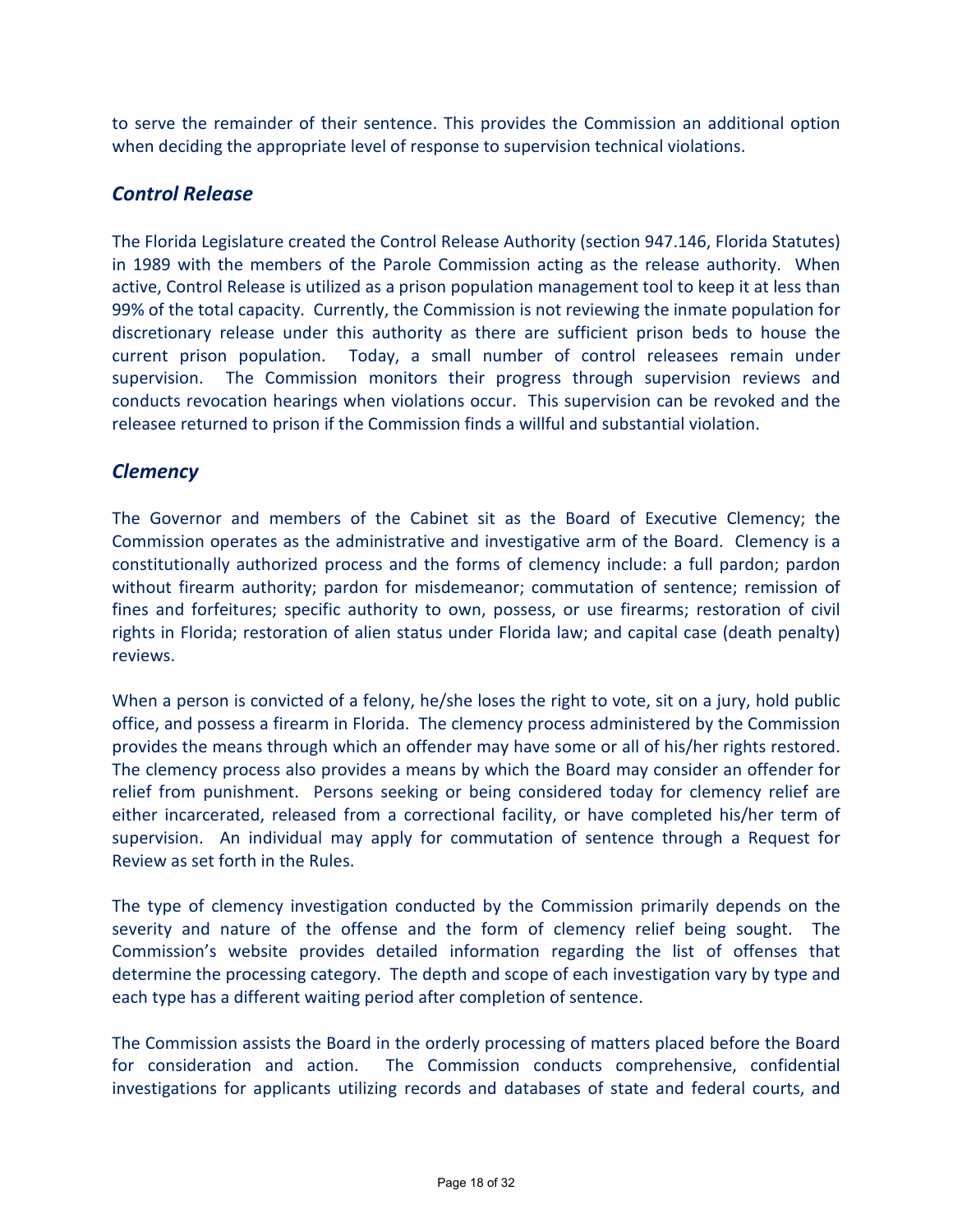multiple criminal justice agencies. The referral, assignment, and approval of all cases processed by the Commission are generated and managed by the clemency database. These detailed investigations provide a broad picture of the applicant's history and activities, which assist the Board in making informed decisions.

Individuals seeking any form of clemency must submit an application and required court documents to the Office of Executive Clemency. Information is also available on the clemency public website <https://fpc.state.fl.us/Clemency.htm> including application forms and instructional sheets. Individuals also may check to see whether their rights have been granted. If granted, a copy of the certificate may be printed. A certificate granting the restoration of a person's civil rights is mailed to the individual. If found ineligible, a letter is sent explaining how the person may proceed. The Commission provides the Board's action to the Florida Department of State on a bi-weekly basis so that it may use the information for verification purposes with the Central Voter Registration Database.

On March 9, 2011, the Board amended the Rules which were effective immediately and applied to all pending clemency applications/investigations. These changes resulted in the redesign of the application, related instructional information, and website content. Under the amended Rules, felons seeking to have their rights restored must complete a five (5) or seven (7) year waiting period upon completion of the sentence to become eligible.

Restoration of Civil Rights cases are now classified as follows: *Without a Hearing* (Rule 9.A.) and *With a Hearing* (Rule 10.A.). *Without a Hearing* investigations are those where offenders are eligible for consideration only after five (5) years have passed since the date of completion of all sentences and conditions of supervision imposed for all felony convictions, if no crimes have been committed and if the applicant has not been arrested for a misdemeanor or felony for the five (5) years prior to the date the application is being reviewed. *With a Hearing* investigations are those where offenders are eligible for consideration only after seven (7) years have passed since the date of completion of all sentences and conditions of supervision imposed for all felony convictions.

While the amended Rules resulted in a reduced number of cases being received annually by the Commission, the cases eligible under the amended Rules require the following hours for completion:

RCR *Without a Hearing* investigations require 5.1 hours to complete,

RCR *With a Hearing* investigations require 13.8 hours to complete, and

full pardons; pardons without firearm authority; pardons for misdemeanor; commutations of sentence; remission of fines and forfeitures; specific authority to own, possess or use firearms; requests for review investigations require 13.8 hours to complete.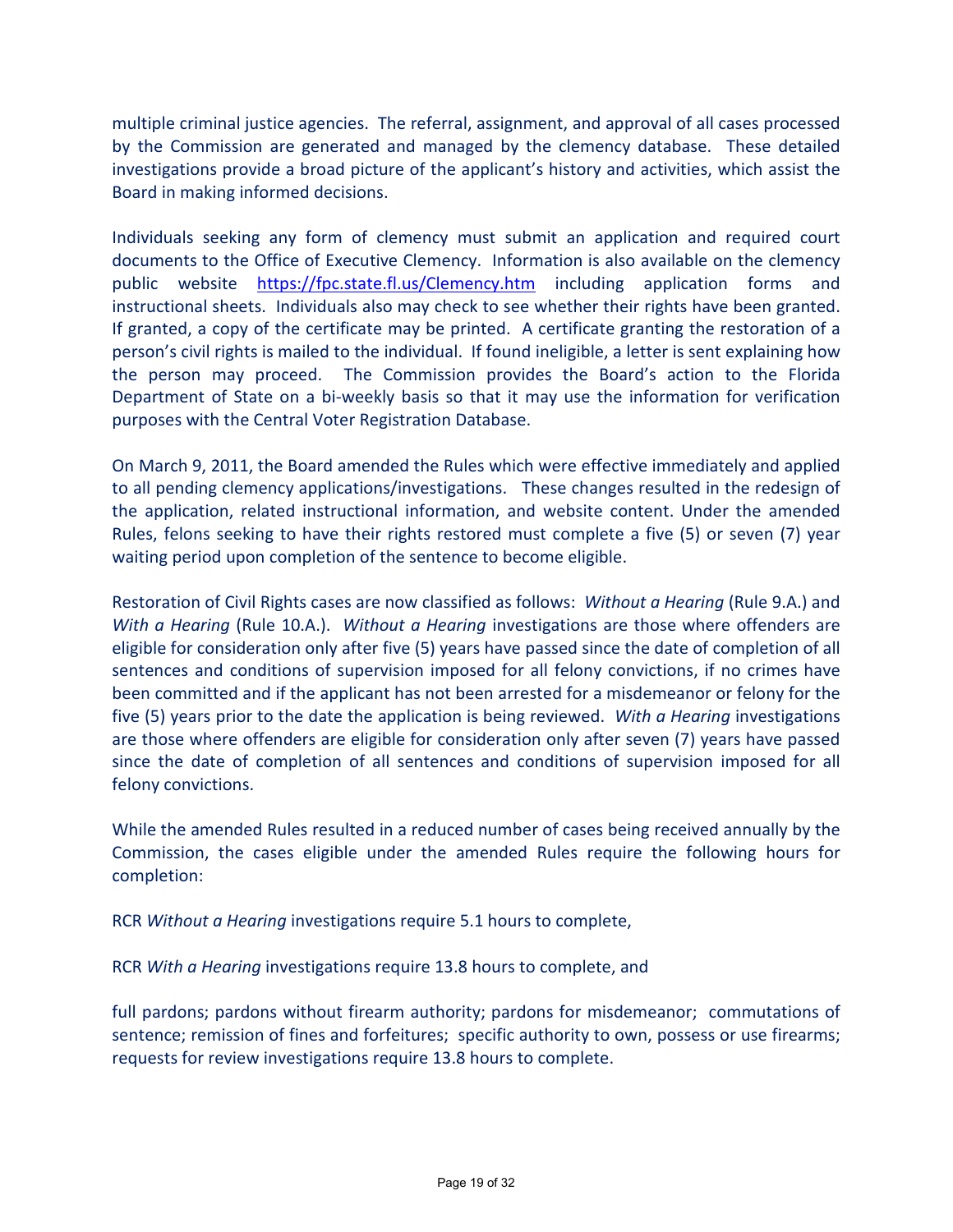There were 29,080 pending clemency cases as of July 1, 2012. To complete all pending clemency cases in one year, the Commission would need 162 FTEs. There are currently 39 FTEs, in whole or in part, who complete clemency cases.

In the 2012 legislative session, the Commission received \$350,000 in recurring general revenue OPS funding to complete RCR *Without a Hearing* cases. This is in addition to the 39 FTEs, in whole or part, who complete clemency cases.

With current clemency staffing, plus the \$350,000 funding for full or part-time OPS examiner positions, there should be no pending RCR *Without a Hearing* investigations at the close of FY 2014-15. However, the Commission will continue to receive approximately 1,339 RCR *Without a Hearing* cases annually. The Commission estimates a total of 21,361 RCR *Without a Hearing* investigations will be completed by the end of FY 2014-15.



The Commission's Office of Executive Clemency (OEC) also handles a large volume of telephone calls and emails. At the end of June 2012 OEC had answered 17,898 calls for the period of January 1, 2012 through June 30th 2012, averaging approximately 3,000 per month (this number does not include calls coming directly to OEC's posted office telephone numbers). OEC also answers hundreds of clemency public web emails and numerous emails forwarded from the Governor's Office and the Office of Citizen Services as well as applicants who email the Coordinator directly.

The Clemency search website (www.FLrestoremyrights.com), operational since August 2008, provides applicants the ability to print out their certificates from their personal computers. As of September 14, 2012, there have been 981,450 visits to this website; 771,952 searches conducted; 81,157 certificates found and 54,072 certificates printed. The tracking procedure is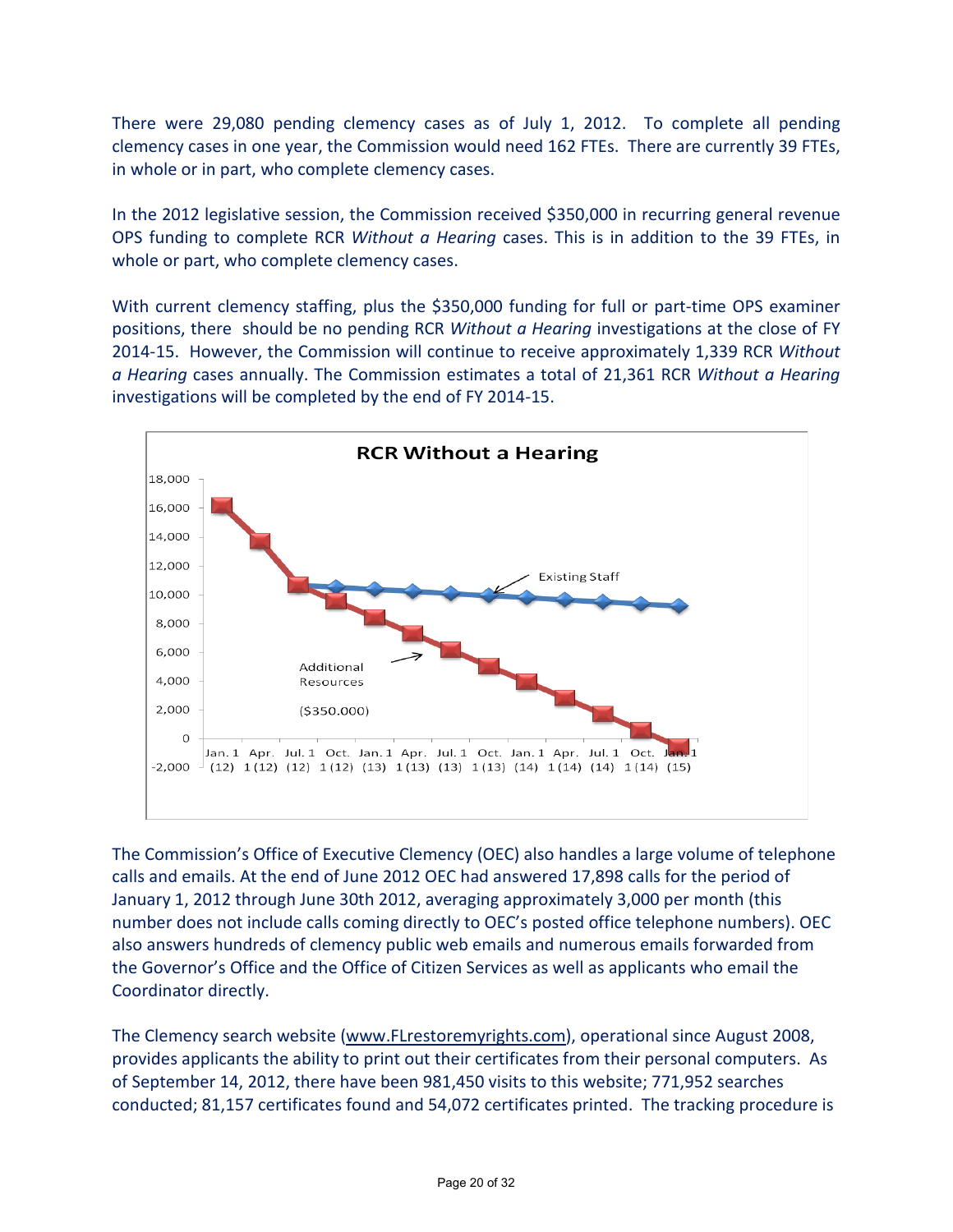live and changes after each inquiry. There are over 374,669 grant certificates available online at this time.

#### **GOAL ONE**

The Commission's first goal is to select individuals for parole who will succeed as law-abiding citizens. The Commission conducts a thorough review of an inmate's record when determining whether to release an inmate on parole.

The Commission reviews the circumstances and seriousness of the offense as well as the inmate's prior criminal record, previous education, employment history, risk assessment evaluations, disciplinary record in prison, substance abuse history, and any other information that would impact a release decision. Commission parole examiners interview the inmate at the prison, review the complete institutional record and the inmate's release plan, and provide the Commission with an investigative report. Mental health records are provided by the Department upon request.

The Commission must make a finding that there is a reasonable probability that the inmate will be law-abiding, will not become a public charge, and that his/her release will be compatible with his/her own welfare and the welfare of society when considering an offender for parole. The Commission then sets the term and conditions of supervision for those released on parole. The conditions are intended to protect the public and to facilitate the parolee's successful reintegration into society. The inmate must agree to the term and conditions of supervision in order to be paroled. If the parolee violates the conditions of supervision, the Commission may revoke supervision and return the offender to prison.

The Commission also furthers this goal through the analysis of parole revocations data to identify common factors among this population of offenders that may have contributed to their inability to successfully transition into the community. This information aids the Commission in making future parole decisions and in assisting correctional probation officers in supervising parolees.

The Commission **exceeded** its projected goal of 85%. There were 38 inmates paroled during the reporting period, of which **34 or 90%** successfully completed their supervision without revocation within the first two years of release.

#### **GOAL TWO**

The Commission's second goal is to ensure informed decisions are made by placing cases before the Commission and Board that have no factual errors. The objective of this goal is to ensure that the Commission and Board have the most complete and accurate information upon which to base their decisions. "Complete information" means that staff has obtained or attempted to obtain all relevant information necessary. "Accurate information" means that the information presented has been verified or there is a statement in the report or investigation as to the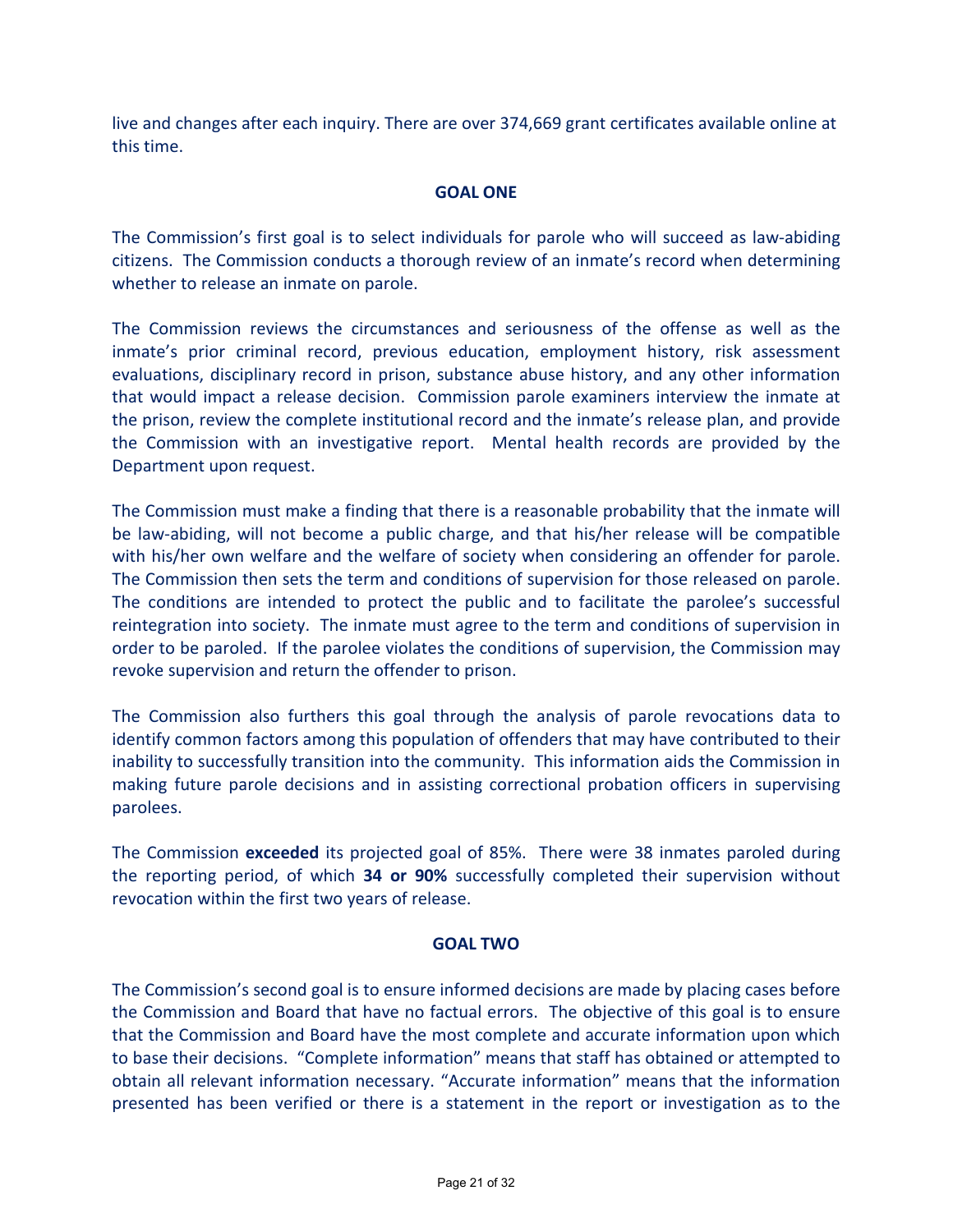reason the information could not be verified. "Factual errors" are defined as an omission of information or reporting incorrect information. These errors do not include typographical errors. The types of cases reviewed for errors include non-RCR clemency investigations, cases considered for release, and revocation hearings. The Commissioners and the Board identify errors in the reports and investigations for the various types of cases reviewed. These errors are tabulated and expressed as a percentage of the total number of cases that are placed before the Commission and the Board. Targeting the error rate through performance measures allows the Commission to thoroughly evaluate errors and improve the release, revocation, and non-RCR clemency process.

This goal remains a high priority of the agency because the Commission and Board are ultimately decision-making bodies. The information provided to them by staff forms the basis of their decisions. Accordingly, their effectiveness as decision-makers is directly related to, or dependent in large part upon, the completeness and accuracy of the information provided.

The Commission addresses this priority by establishing clear policies and procedures, providing training, and completing Quality Assurance (QA) reviews. This ensures that staff produces a quality work product by having the Commission provide clear direction as to what is expected in the performance of their duties. Training provides detailed instruction on the correct procedures that must be followed when acting as a Hearing Officer in revocation proceedings or when acting as an investigator on a clemency case. The QA reviews are conducted by regional administrators, supervisors, and central office staff.

The percent of cases placed before the Commission/Board containing no factual errors for FY 2011-12 was 98%. The Commission **achieved** its goal of **98%**.

#### **GOAL THREE**

The Commission's third goal is guaranteeing timely decisions by ensuring that once the final revocation hearing has been held, the Commission will render its decision within 90 days. In FY 1999-00, the baseline percentage of revocation cases voted within 90 days was 95%. In FY 2011-12, the percentage remains high at 99%.

The Commission **achieved** its goal and will strive to maintain this high level of performance.

#### **GOALS FOUR AND FIVE**

The Commission's Goals Four and Five focus on ensuring informed decisions are made by placing RCR cases before the Board containing no factual errors. Restoration of Civil Rights cases are categorized as RCR *Without a Hearing* and RCR *With a Hearing* investigations.

The objective of these goals is to ensure that the Board has the most complete and accurate information with which to base their decisions pertaining to restoration of civil rights. "Complete information" means that staff has obtained or attempted to obtain all relevant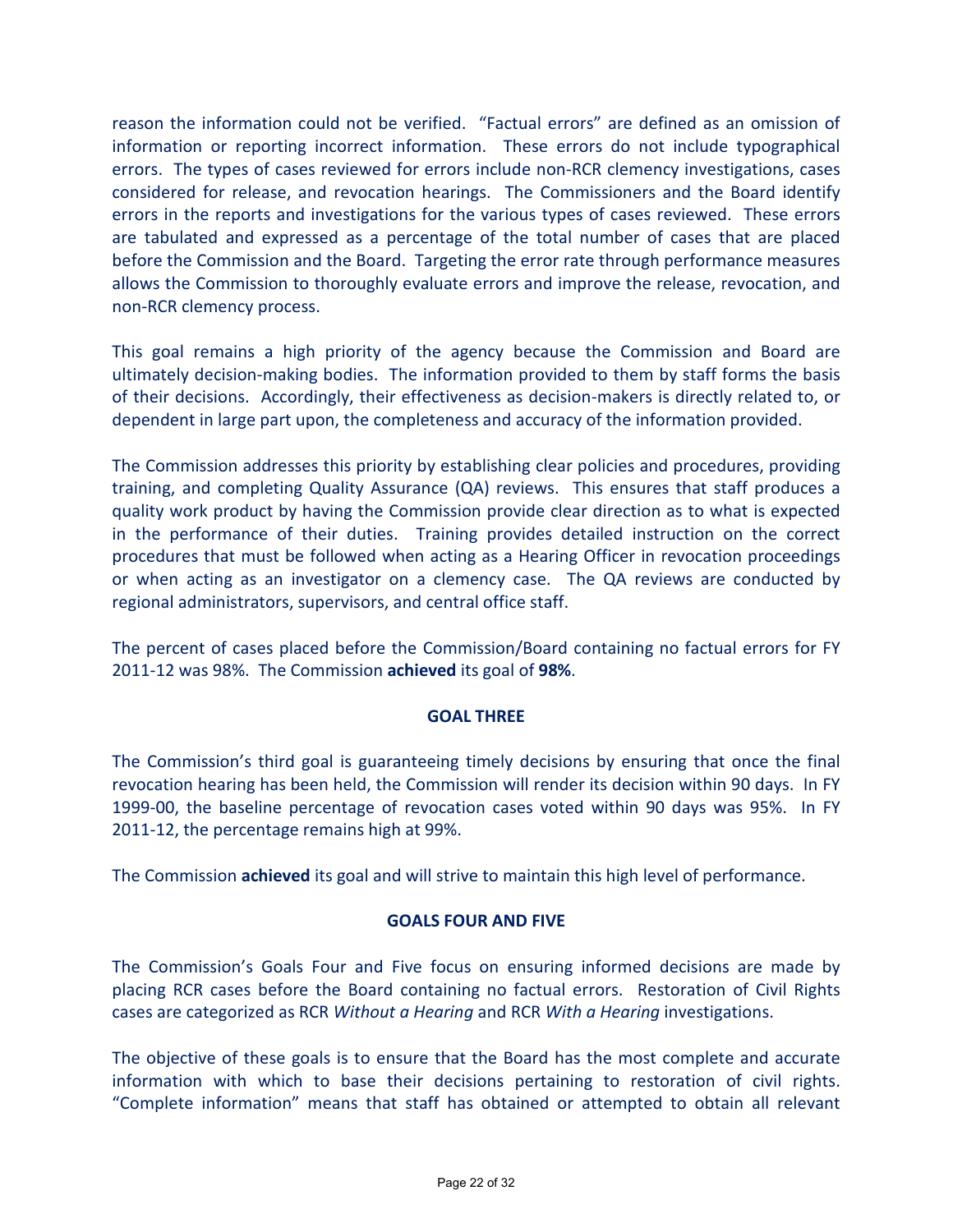information necessary for the Board to make an informed decision. "Accurate information" means that the information presented has been verified or there is a statement in the report or investigation as to the reason the information could not be verified. "Factual errors" are defined as an omission of information, reporting incorrect information, or incorrectly determining eligibility. These errors do not include typographical errors.

The Commission acknowledges the significance and importance of the RCR process and providing quality investigative reports. Utilizing performance measures allows the Commission to evaluate the error rate of RCR cases and to improve the process. Errors are identified in Executive Orders and investigations for the various types of RCR cases reviewed. These errors are tabulated and expressed as a percentage of the total number of RCR cases that are placed before the Board.

The Commission addresses this priority by establishing clear policies and procedures, providing training, completing QA reviews, and holding monthly RCR teleconferences. This ensures that staff produces a quality work product by providing clear direction as to what is expected in the performance of their duties. Training provides detailed instruction on the Rules and the correct procedures when conducting a clemency investigation. The QA reviews are conducted by regional administrators, supervisors, and central office staff. Monthly statewide clemency teleconferences address questions from the field staff, discuss policies and procedures, and allow Clemency Investigations' staff the opportunity to discuss any relevant issues.

The Commission **exceeded** its projected goal of 99% by placing **100%** of the *Without a Hearing* cases before the Board with no factual errors in FY 2011-12. The Commission **achieved** its projected goal of 99% by placing **99%** of the *With a Hearing* cases before the Board with no factual errors in FY 2011-12.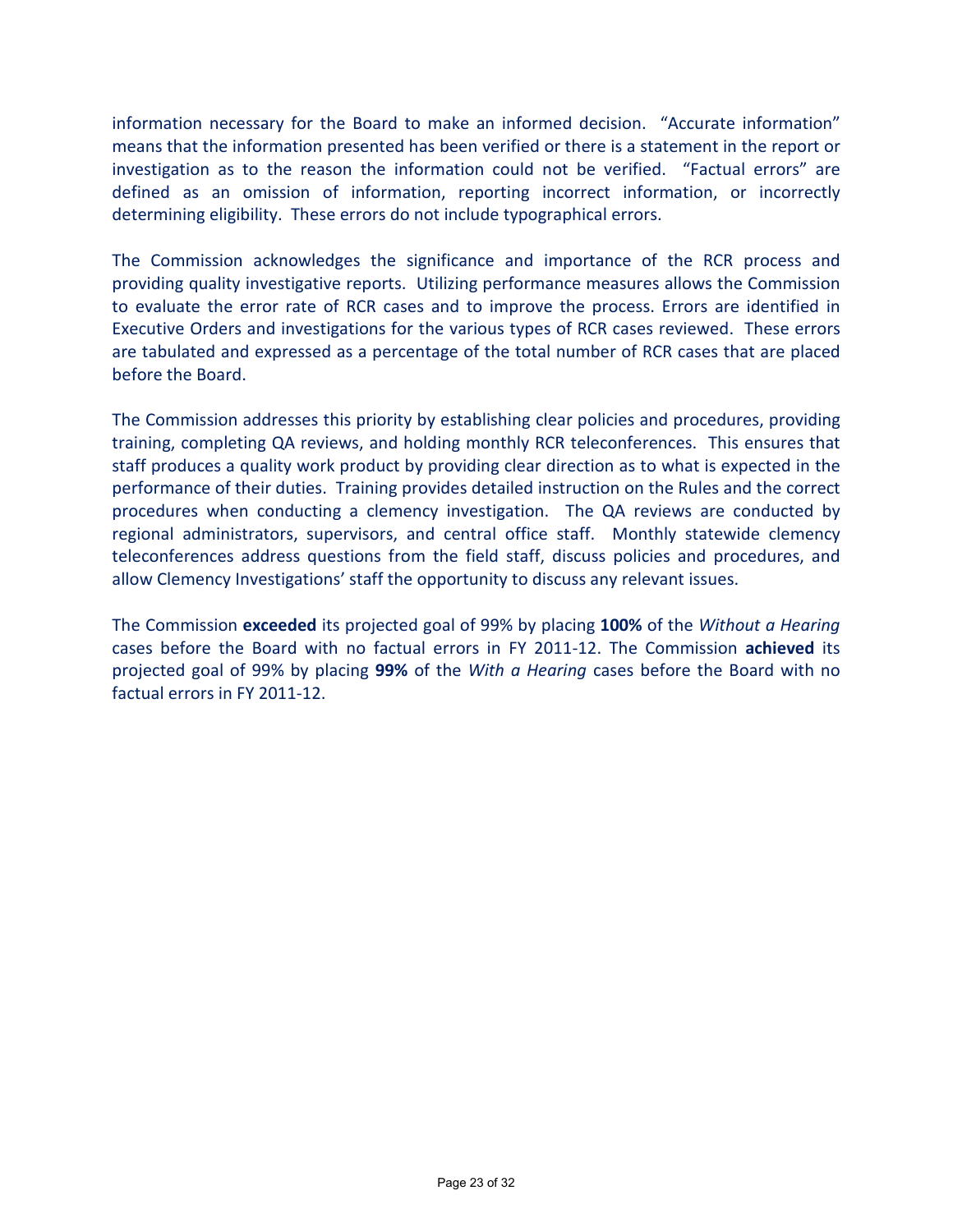### **FLORIDA PAROLE COMMISSION**

**PERFORMANCE MEASURES AND STANDARDS LRPP EXHIBIT II**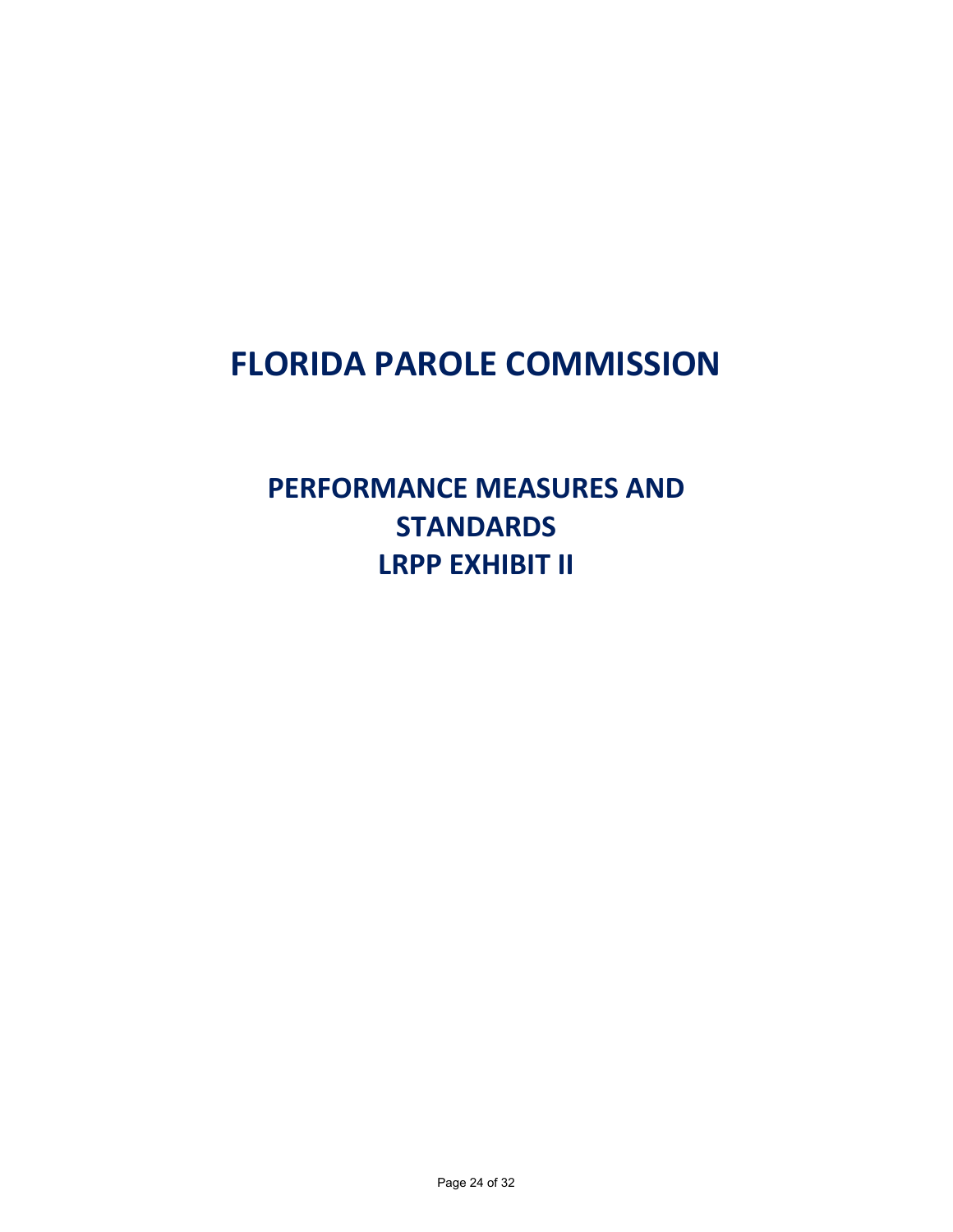| <b>LRPP Exhibit II - Performance Measures and Standards</b>                                                            |                                                                       |                                                  |                                                          |                                                                 |  |
|------------------------------------------------------------------------------------------------------------------------|-----------------------------------------------------------------------|--------------------------------------------------|----------------------------------------------------------|-----------------------------------------------------------------|--|
| Department: Florida Parole Commission                                                                                  | Department No.: 78000000                                              |                                                  |                                                          |                                                                 |  |
| Program: Post-Incarceration Enforcement and Victims' Rights<br>Service/Budget Entity:                                  | Code: 78010000<br>Code:                                               |                                                  |                                                          |                                                                 |  |
| <b>Approved Performance Measures for</b><br>FY 2012-13                                                                 | <b>Approved</b><br><b>Prior Year</b><br><b>Standard</b><br>FY 2011-12 | <b>Prior Year</b><br><b>Actual</b><br>FY 2011-12 | <b>Approved</b><br><b>Standards</b><br>for<br>FY 2012-13 | <b>Requested</b><br><b>Standard for</b><br><b>FY</b><br>2013-14 |  |
| Number of parolees who have successfully completed their<br>supervision without revocation within the first two years  | 20                                                                    | 34                                               | 20                                                       | 20                                                              |  |
| Percent of parolees who have successfully completed their<br>supervision without revocation within the first two years | 85%                                                                   | 90%                                              | 85%                                                      | 85%                                                             |  |
| Percent of revocation cases completed within 90 days after final<br>hearing                                            | 99%                                                                   | 99%                                              | 99%                                                      | 99%                                                             |  |
| Percent of cases placed before the Parole Commission/Clemency<br>Board containing no factual errors                    | 98%                                                                   | 98%                                              | 98%                                                      | 98%                                                             |  |
| Number of conditional release/addiction recovery cases handled                                                         | 5,597                                                                 | 7,362                                            | 5,597                                                    | 5,597                                                           |  |
| Number of revocation determinations                                                                                    | 2,000                                                                 | 1,724                                            | 2,000                                                    | 2,000                                                           |  |
| Number of clemency cases completed                                                                                     | 12,000                                                                | 73,569                                           | 12,000                                                   | 12,000                                                          |  |
| Number of parole release decisions                                                                                     | 1,374                                                                 | 1,864                                            | 1,374                                                    | 1,374                                                           |  |
| Number of victims assisted                                                                                             | 15,000                                                                | 20,219                                           | 15,000                                                   | 15,000                                                          |  |
| Percent of RCR With a Hearing cases provided to the Clemency<br>Board containing no factual errors                     | 99%                                                                   | 99%                                              | 99%                                                      | 99%                                                             |  |
| Percent of RCR Without a Hearing cases provided to the Clemency<br>Board containing no factual errors                  |                                                                       |                                                  |                                                          |                                                                 |  |
|                                                                                                                        | 99%                                                                   | 100%                                             | 99%                                                      | 99%                                                             |  |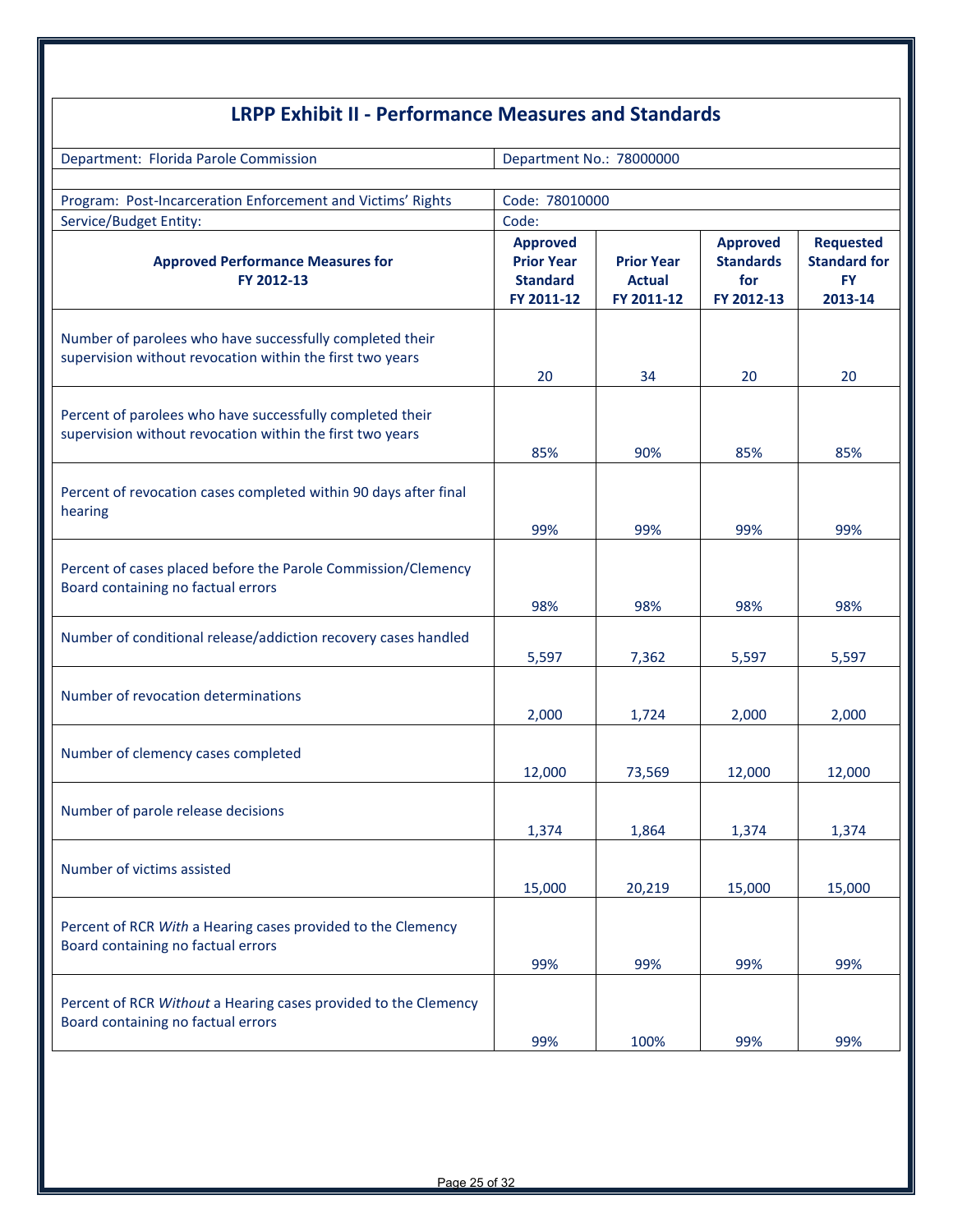# **FLORIDA PAROLE COMMISSION**

### **ASSESSMENT OF PERFORMANCE FOR APPROVED PERFORMANCE MEASURES**

**LRPP EXHIBIT III**

Page 26 of 32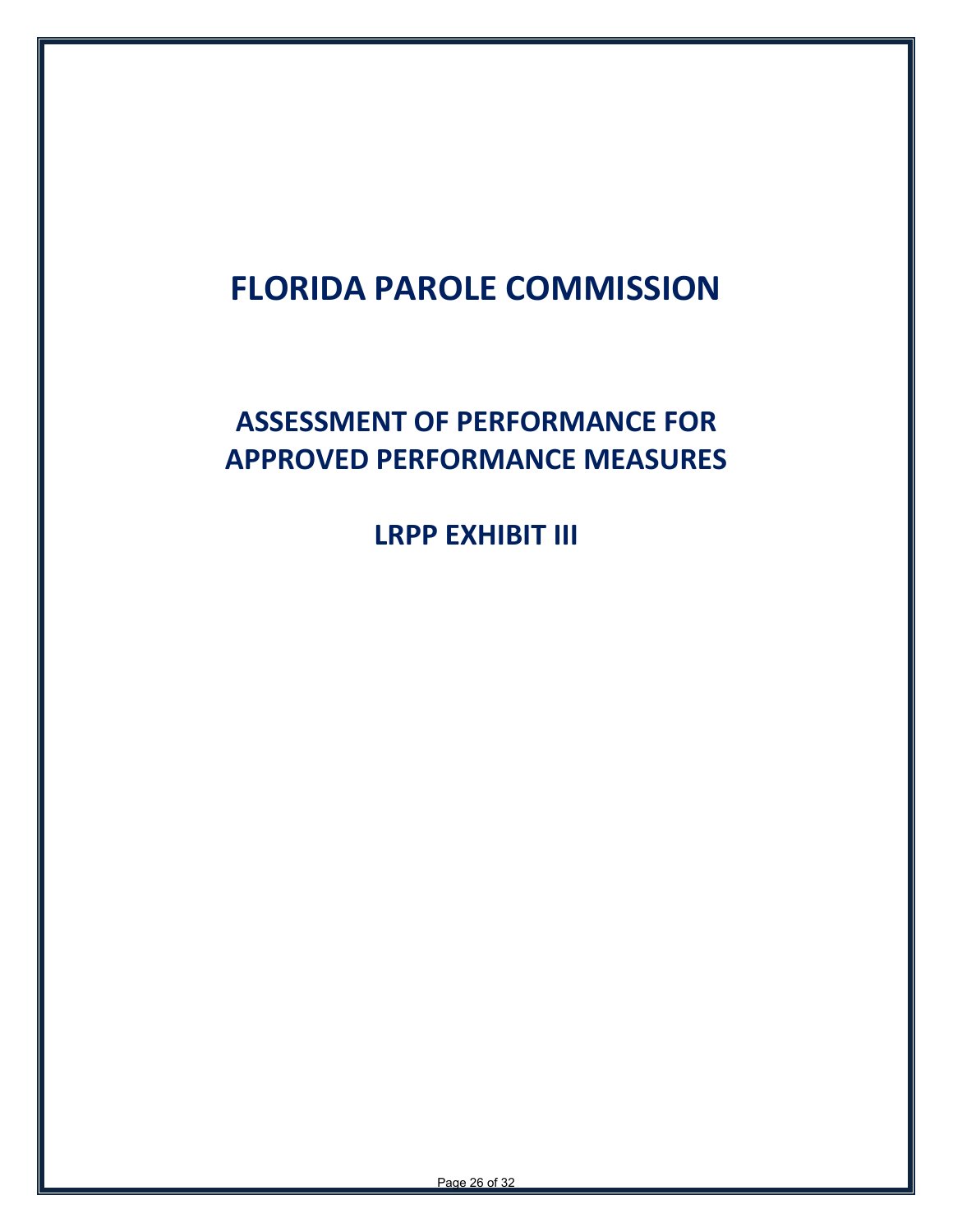|                                                                                                                      |                                                                                                                                                                                          | LRPP Exhibit III (1): PERFORMANCE MEASURE ASSESSMENT                                                                                         |                                                          |
|----------------------------------------------------------------------------------------------------------------------|------------------------------------------------------------------------------------------------------------------------------------------------------------------------------------------|----------------------------------------------------------------------------------------------------------------------------------------------|----------------------------------------------------------|
| <b>Department: Florida Parole Commission</b><br>Program: Adult Prisons                                               |                                                                                                                                                                                          | Service/Budget Entity: Post Incarceration Enforcement and Victims' Rights                                                                    |                                                          |
| <b>Action:</b>                                                                                                       | <b>Measure:</b> Number of revocation determinations.<br>Performance Assessment of Outcome Measure<br>Performance Assessment of Output Measure<br>Adjustment of GAA Performance Standards |                                                                                                                                              | <b>Revision of Measure</b><br><b>Deletion of Measure</b> |
| <b>Approved Standard</b>                                                                                             | <b>Actual Performance</b><br><b>Results</b>                                                                                                                                              | <b>Difference</b><br>(Over/Under)                                                                                                            | <b>Percentage</b><br><b>Difference</b>                   |
| 2,000                                                                                                                | 1,724                                                                                                                                                                                    | $(-276)$                                                                                                                                     | 14%                                                      |
| <b>Competing Priorities</b><br><b>Previous Estimate Incorrect</b><br><b>External Factors (check all that apply):</b> | This Program/Service Cannot Fix the Problem<br><b>Current Laws Are Working Against the Agency Mission</b>                                                                                | <b>Level of Training</b><br>Other (Identify)<br>Explanation: Reducing the number of offenders returning back to prison is a positive result. |                                                          |
| <b>Resources Unavailable</b><br>Legal/Legislative Change<br><b>Target Population Change</b>                          |                                                                                                                                                                                          | <b>Technological Problems</b><br><b>Natural Disaster</b><br>Other (Identify)                                                                 |                                                          |
| This Program/Service Cannot Fix the Problem                                                                          | Current Laws Are Working Against the Agency Mission                                                                                                                                      |                                                                                                                                              |                                                          |
|                                                                                                                      | has caused a decrease in the number of revocations.                                                                                                                                      | <b>Explanation:</b> The Department of Corrections is reporting less violations of supervision, which                                         |                                                          |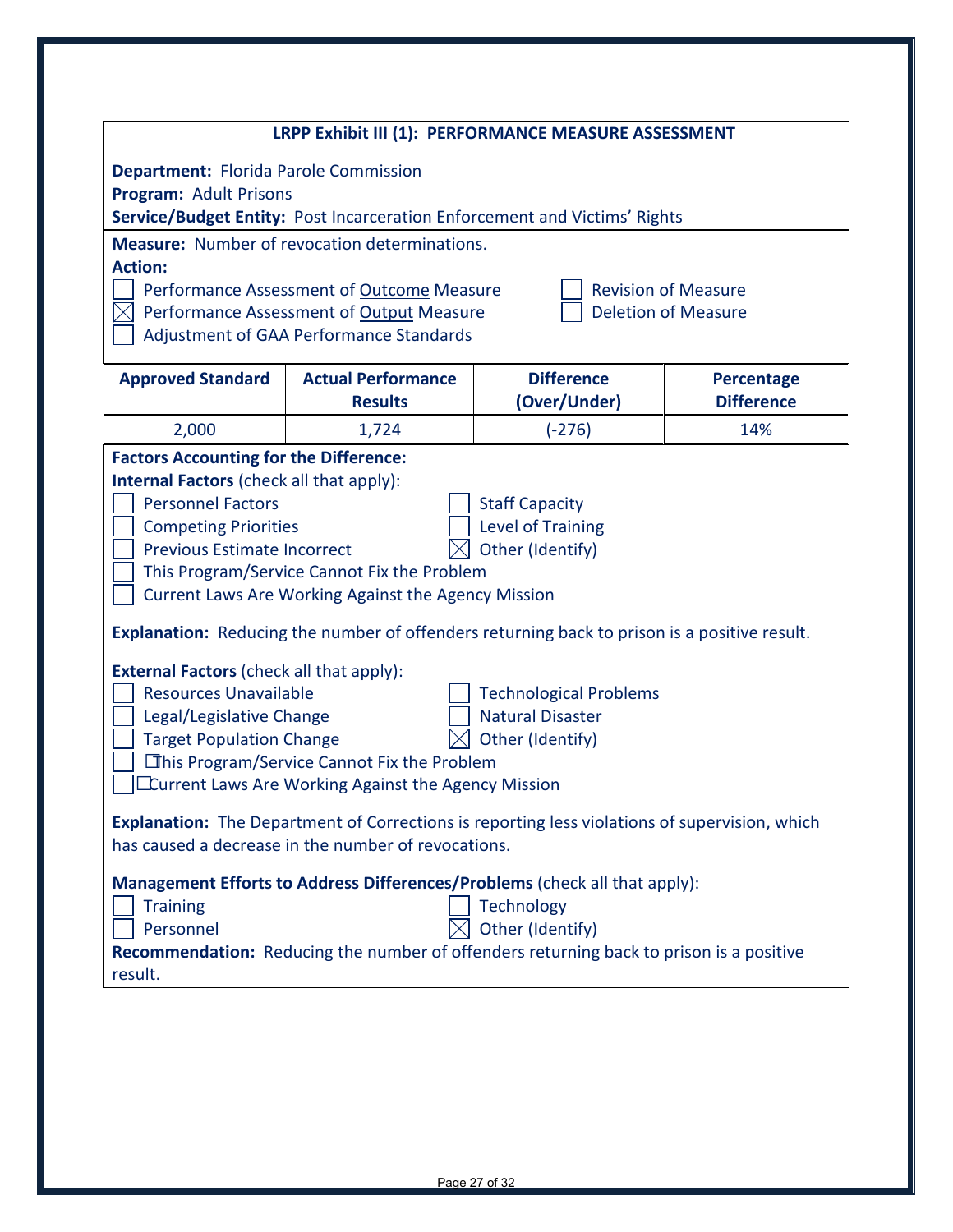# **FLORIDA PAROLE COMMISSION**

## **ASSOCIATED ACTIVITIES CONTRIBUTING TO PERFORMANCE MEASURES**

**Exhibit V**

Page 28 of 32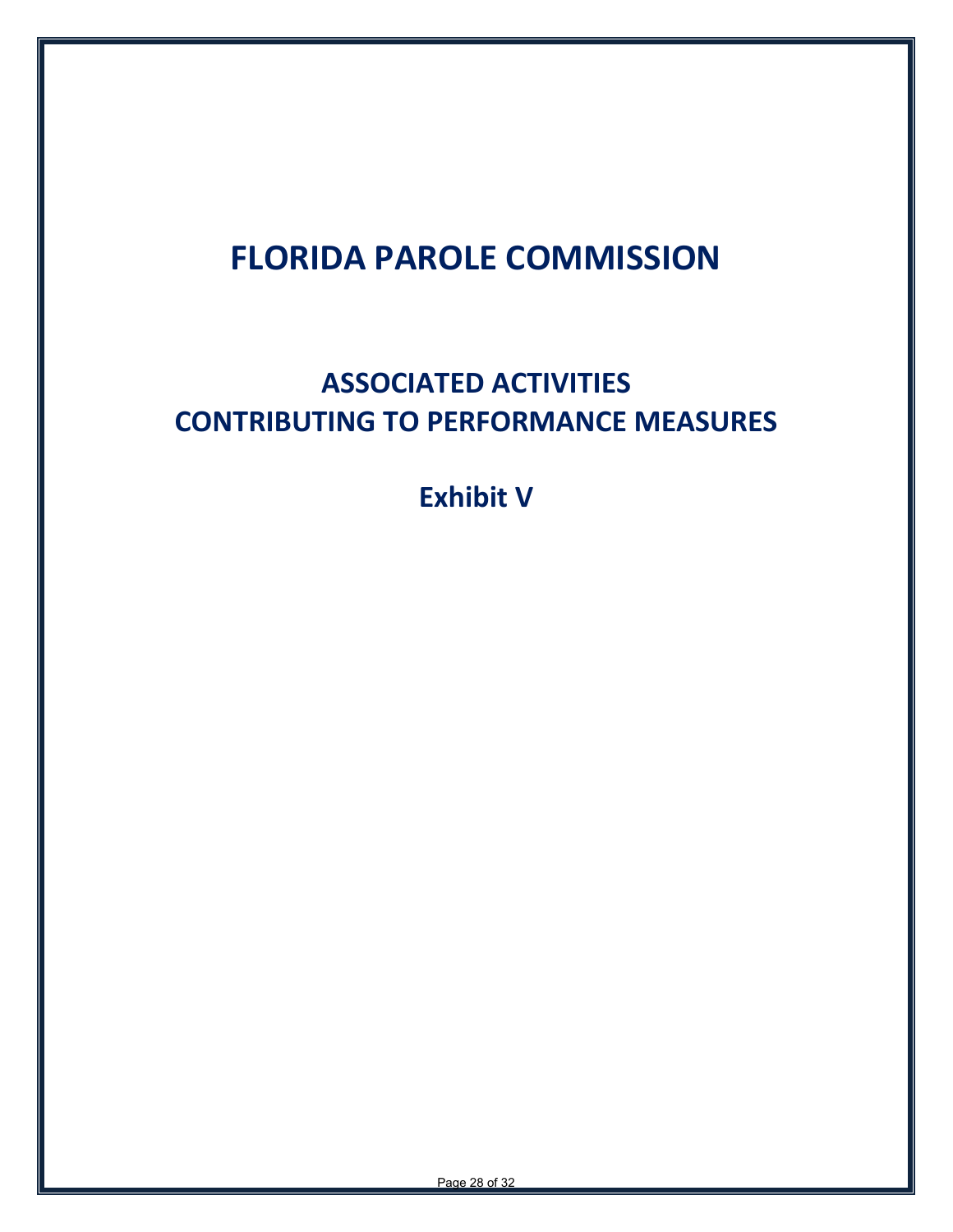|                                 | LRPP Exhibit V: Identification of Associated Activity Contributing to Performance Measures                                |  |                                                                                                                                    |  |  |  |
|---------------------------------|---------------------------------------------------------------------------------------------------------------------------|--|------------------------------------------------------------------------------------------------------------------------------------|--|--|--|
| <b>Measure</b><br><b>Number</b> | <b>Approved Performance Measures</b><br>for FY 2011-2012                                                                  |  | <b>Associated Activities Title</b>                                                                                                 |  |  |  |
| 1                               | Number of parolees who have successfully completed their supervision<br>without revocation within the first two years     |  | (2) Offender Revocations<br>(4) Parole Determinations<br>(5) Victims' Services                                                     |  |  |  |
| 2                               | Percentage of parolees who have successfully completed their supervision<br>without revocation within the first two years |  | (2) Offender Revocations<br>(4) Parole Determinations<br>(5) Victims' Services                                                     |  |  |  |
| 3                               | Percentage of revocation cases completed within 90 days after final hearing                                               |  | (2) Offender Revocations<br>(5) Victims' Services                                                                                  |  |  |  |
| 4                               | Percentage of cases placed before the Parole Commission/Clemency Board<br>containing no factual errors                    |  | (2) Offender Revocations<br>(4) Parole Determinations<br>(3) Clemency Services<br>(1) Conditional Release<br>(5) Victims' Services |  |  |  |
| 5                               | Number of conditional release/addiction recovery cases handled                                                            |  | (1) Conditional Release<br>(5) Victims' Services                                                                                   |  |  |  |
| 6                               | Number of revocation determinations                                                                                       |  | (2) Offender Revocations<br>(5) Victims' Services                                                                                  |  |  |  |
| 7                               | Number of Clemency Cases completed                                                                                        |  | (3) Clemency Services<br>(5) Victims' Services                                                                                     |  |  |  |
| 8                               | <b>Number of Parole Release Decisions</b>                                                                                 |  | (4) Parole Determinations<br>(5) Victims' Services                                                                                 |  |  |  |
| 9                               | <b>Number of Victims Assisted</b>                                                                                         |  | (3) Clemency Services<br>(4) Parole Determinations<br>(1) Conditional Release<br>(5) Victims' Services                             |  |  |  |
| 10                              | Percent of RCR With a Hearing cases provided to the Clemency Board<br>containing no factual errors                        |  | (3) Clemency Services<br>(5) Victims' Services                                                                                     |  |  |  |
| 11                              | Percent of RCR Without a Hearing cases provided to the Clemency Board<br>containing no factual errors                     |  | (3) Clemency Services<br>(5) Victims' Services                                                                                     |  |  |  |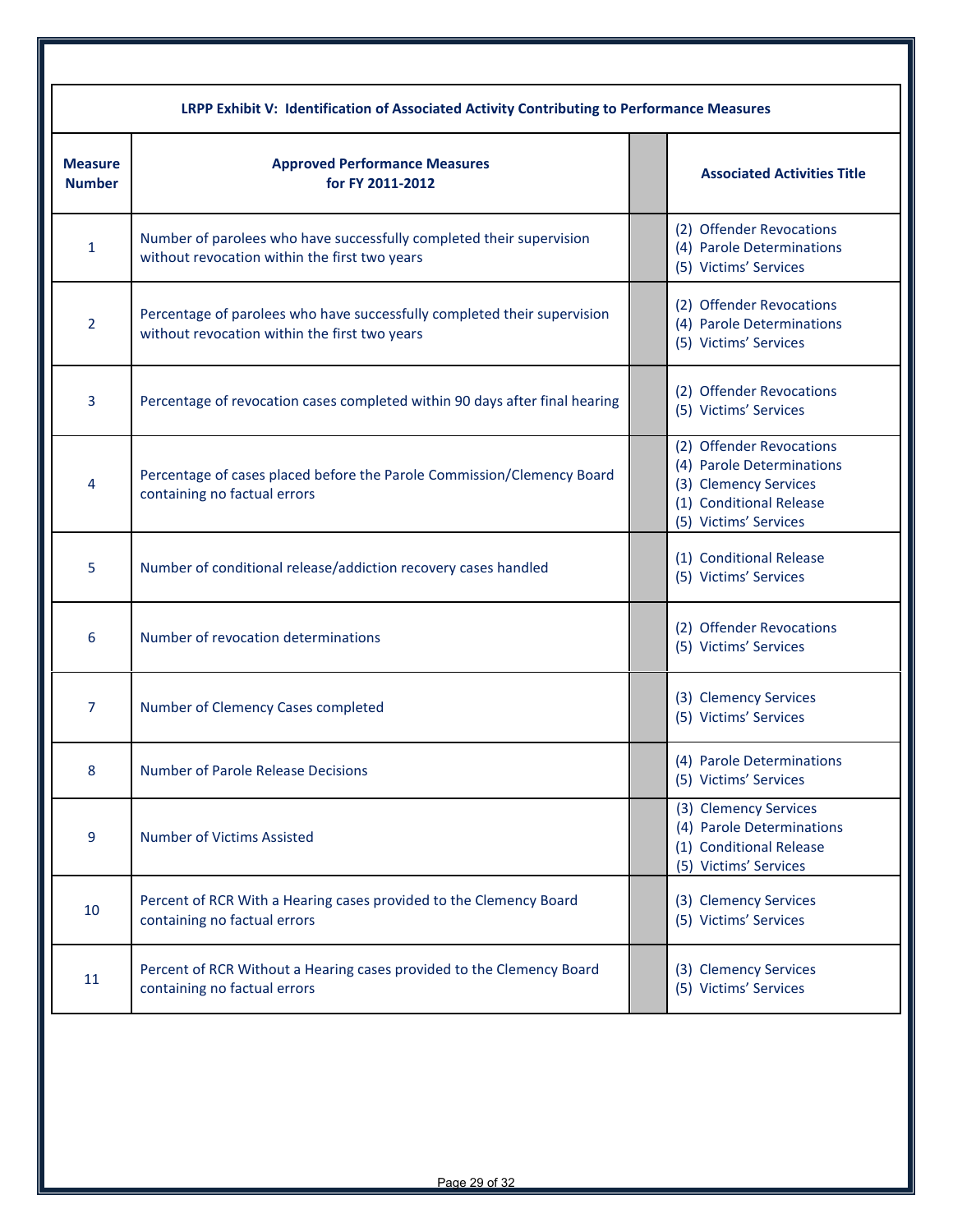| <b>PAROLE COMMISSION</b>                                                                                              | <b>FISCAL YEAR 2011-12</b>       |                    |                                 |               |
|-----------------------------------------------------------------------------------------------------------------------|----------------------------------|--------------------|---------------------------------|---------------|
|                                                                                                                       |                                  | <b>OPERATING</b>   | <b>FIXED</b><br><b>CAPITAL</b>  |               |
| <b>SECTION I: BUDGET</b>                                                                                              |                                  |                    |                                 | <b>OUTLAY</b> |
| <b>TOTAL ALL FUNDS GENERAL</b><br><b>APPROPRIATIONS ACT</b>                                                           |                                  |                    | 8,229,821                       | $\mathbf{0}$  |
| <b>ADJUSTMENTS TO GENERAL</b><br><b>APPROPRIATIONS ACT (Supplementals,</b><br><b>Vetoes, Budget Amendments, etc.)</b> |                                  |                    | (402, 995)                      | $\mathbf 0$   |
| <b>FINAL BUDGET FOR AGENCY</b>                                                                                        |                                  |                    | 7,826,826                       | $\mathbf 0$   |
| <b>SECTION II: ACTIVITIES * MEASURES</b>                                                                              | <b>Number of</b><br><b>Units</b> | $(1)$ Unit<br>Cost | (2) Expenditures<br>(Allocated) | $(3)$ FCO     |
| <b>Executive Direction, Administrative Support</b><br>and Information Technology                                      |                                  |                    |                                 |               |
| <b>CONDITIONAL RELEASE/Number of</b><br><b>Conditional and Addiction Recovery Release</b><br><b>Cases Handled</b>     | 7,362                            | 81.78              | 602,032                         |               |
| OFFENDER REVOCATIONS/Number of<br><b>Revocation Determinations</b>                                                    | 1,724                            | 1,353.17           | 2,332,873                       |               |
| <b>CLEMENCY SERVICES/Number of clemency</b><br>cases handled                                                          | 73,569                           | 40.92              | 3,010,160                       |               |
| PAROLE DETERMINATIONS/Number of<br>parole/conditional medical release decisions                                       | 1,486                            | 607.70             | 903,048                         |               |
| VICTIMS' SERVICES/Number of Victims<br><b>Assisted</b>                                                                | 21,415                           | 33.62              | 719,880                         |               |
| <b>TOTAL</b>                                                                                                          |                                  |                    |                                 |               |
| <b>SECTION III: RECONCILIATION TO BUDGET</b>                                                                          |                                  |                    |                                 |               |
| <b>PASS THROUGHS</b>                                                                                                  |                                  |                    | $\mathbf 0$                     |               |
| <b>TRANSFER - STATE AGENCIES</b><br><b>AID TO LOCAL GOVERNMENTS</b>                                                   |                                  |                    | $\mathbf{0}$<br>0               |               |
| PAYMENT OF PENSIONS, BENEFITS AND                                                                                     |                                  |                    |                                 |               |
| <b>CLAIMS</b>                                                                                                         |                                  |                    | $\mathbf{0}$                    |               |
| <b>OTHER</b>                                                                                                          |                                  |                    | $\mathbf{0}$                    |               |
| <b>REVERSIONS</b>                                                                                                     |                                  |                    |                                 |               |
| <b>Total Budget for Agency (Total Activities +</b><br><b>Pass Throughs + Reversions)</b>                              |                                  |                    | 258,839                         |               |
| <b>SCHEDULE XI/EXHIBIT VI: AGENCY-</b><br><b>LEVEL UNIT COST SUMMARY</b>                                              |                                  |                    | 7,826,832                       |               |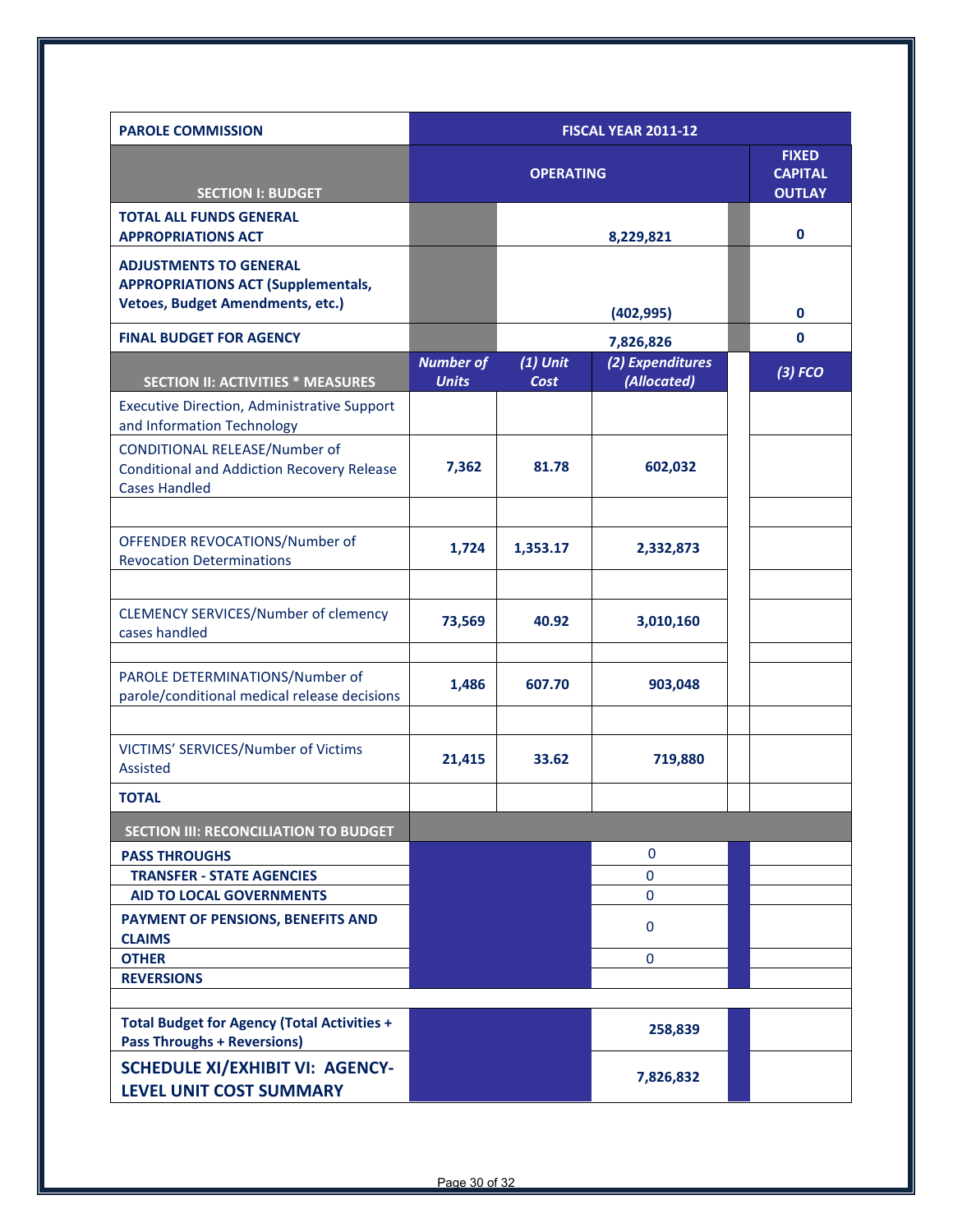#### **~GLOSSARY OF TERMS~**

**Addiction Recovery Supervision:** A program of mandatory post prison supervision for persons released from a state correctional facility who were convicted of a crime committed on or after July 1, 2001, and have a history of substance abuse or addiction or have participated in any drug treatment, and have not been convicted of a disqualifying offense.

**Capital Case:** A case in which an inmate has been sentenced to death and the Governor's Office has requested Clemency Investigations to review, update, or conduct an interview of the inmate and prepare an in-depth investigation for consideration for a commutation of sentence to life.

**Clemency Pending Case:** A clemency case received by the Office of Executive Clemency and the Florida Parole Commission that is moving through some stage of the eligibility determination or investigation process and/or is awaiting final action by the Clemency Board.

**Clemency Board:** The Governor and members of the Florida Cabinet (the Attorney General, the Chief Financial Officer, and the Commissioner of Agriculture and Consumer Services) sit as the Board of Executive Clemency.

**Clemency Investigation**: A background investigation conducted by a parole examiner to determine those persons requesting clemency who should be considered for any form of clemency by the Governor and Cabinet sitting as the Executive Clemency Board.

**Conditional Medical Release:** The release of an inmate referred by the Department of Corrections, who has been found to be terminally ill or permanently incapacitated, and does not pose a danger to himself/herself or others.

**Conditional Release**: The release of a statutorily eligible inmate to community supervision at the expiration of her/his prison term, less any gain time allotments. The releasee serves the balance of time remaining on their maximum sentence under community supervision. An inmate must have been convicted of certain crimes, and must have had a prior state or federal prison term; or have been found to be a Habitual Offender, Violent Habitual Offender, Violent Career Criminal, or Sexual Predator to be eligible for conditional release.

**Control Release**: The release of a statutorily eligible inmate prior to the expiration of the inmate's sentence which is required to maintain the prison population within its lawful capacity.

**Final Hearing**: A fact-finding *quasi-judicial* hearing by the Commission's authorized representatives for the purpose of determining whether a releasee has violated the conditions of release; and if so, recommend a disposition to the Commission.

**Inmate**: An individual sentenced to a term of at least one year and a day or more of incarceration in a Department of Corrections Institution.